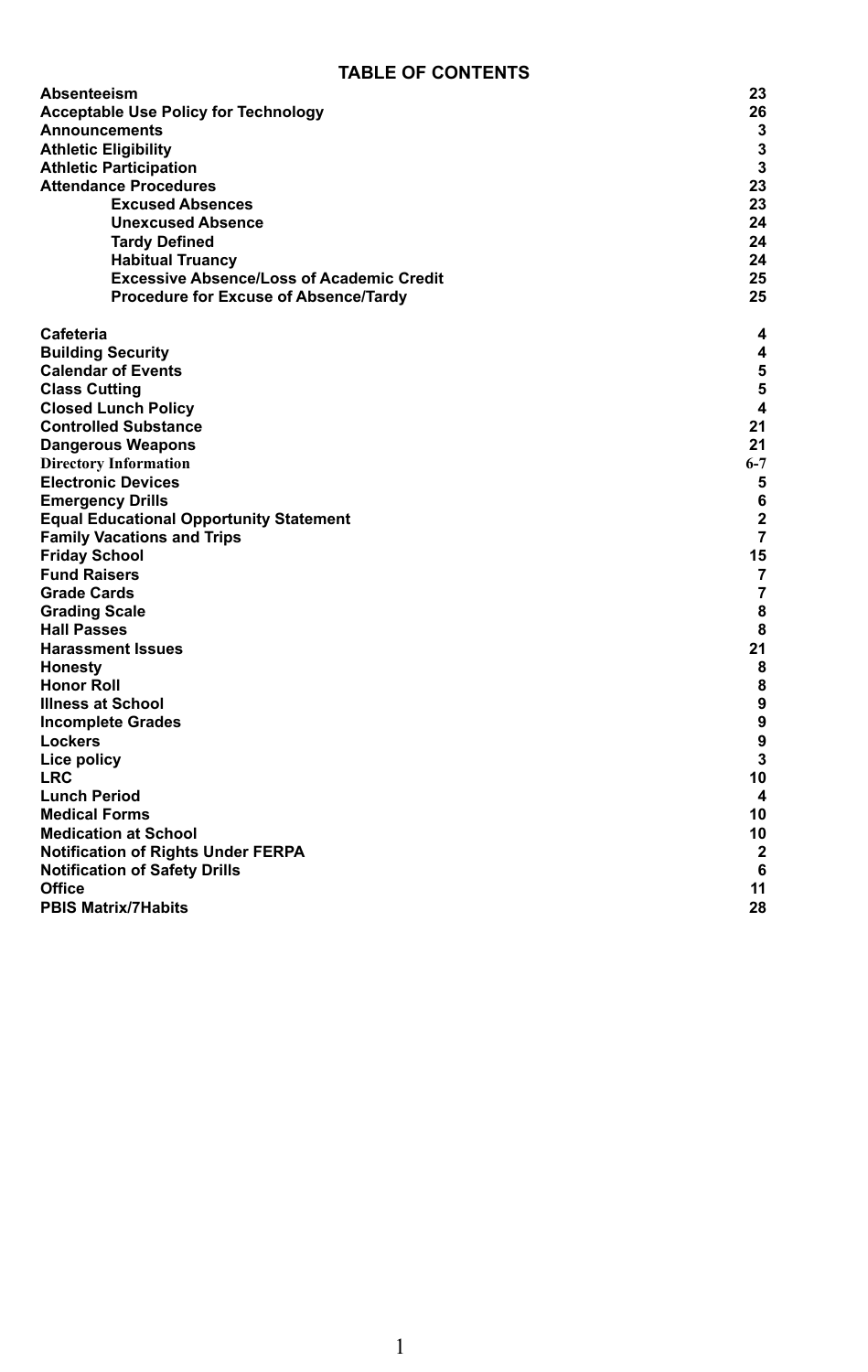| <b>School Dress and Grooming</b>                 | 22 |
|--------------------------------------------------|----|
| <b>School Fees and Materials</b>                 | 11 |
| <b>School Insurance</b>                          | 12 |
| <b>School Transportation Safety Rules</b>        | 13 |
| <b>Student Conduct Code</b>                      | 14 |
| <b>Student Rights and Responsibilities</b>       | 14 |
| <b>Student Guidelines for Reasonable Conduct</b> | 15 |
| <b>Definition of Terms</b>                       | 15 |
| <b>Consequences for Severe Behavior</b>          | 16 |
| Disciplinary Code - Level 1                      | 17 |
| Disciplinary Code - Level 2                      | 18 |
| Disciplinary Code - Level 3                      | 19 |
| Disciplinary Code - Level 4                      | 20 |
| <b>Student Daily Schedule</b>                    | 12 |
| <b>Student Field Trips</b>                       | 12 |
| <b>Study Halls/Academic Assist</b>               | 12 |
| <b>Tardy to Class</b>                            | 12 |
| <b>Technology Violations</b>                     | 25 |
| <b>Telephone Calls</b>                           | 13 |
| <b>Visitors</b>                                  | 13 |
| <b>Withdrawal from School</b>                    | 13 |

## **Claymont City Schools 2021-2022**



### **EQUAL EDUCATION OPPORTUNITY**

*The Claymont Board of Education declares it to be policy of this District to provide an equal opportunity for all students to achieve their maximum potential throughout the classroom and extracurricular programs offered in this District regardless of race, color, creed, handicap, religion, sex, ancestry, national origin, place of residence, or social or economic background.*

### **Notification of Rights Under FERPA**

The Superintendent annually shall provide notice to students and parents to ensure they are adequately informed regarding their rights to:

A. inspect and review the student's education records;

B. request amendments if the parent or adult student believes the record is inaccurate, misleading, or otherwise in violation of the student's rights;

C. consent to disclosures of personally identifiable information contained in the student's education records, except to those disclosures allowed by the law;

D. challenge District noncompliance with a parent's request to amend the records through a hearing;

E. file a complaint with the Department of Education; and

F. obtain a copy of the District's policy and administrative guidelines on student record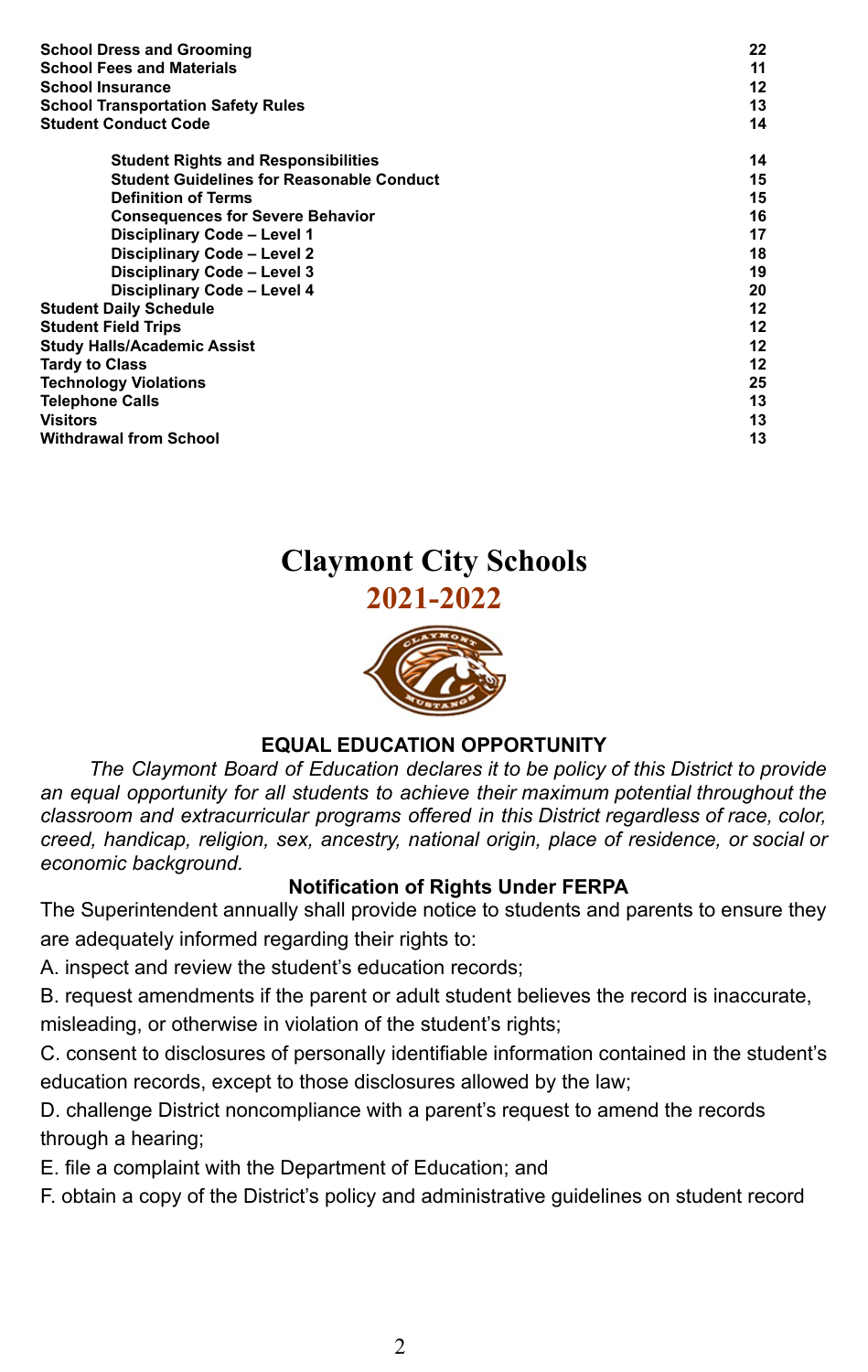### **LICE POLICY**

Claymont City Schools has a no-nit policy. Students found with head lice (live or nits) will be sent home. The student must be checked by the nurse, with a parent and siblings (if within the district) present, before returning to school. The nurse will clear the student lice free/nit free. One day's absence for lice removal is excused. Any additional absences are unexcused. If a pattern of recurring lice-related absences develop, the matter will be brought to the attention of the administration.

#### **ANNOUNCEMENTS**

Daily announcements about general activities, clubs and assemblies will be broadcast to all classrooms in the morning and at the end of the school day*. Important information is passed along in this manner and the undivided attention of students and teachers is essential.* All announcements must be approved by the Principal and signed by the teacher requesting the announcement.

#### **ATHLETIC PARTICIPATION**

As a member of the Ohio High School Athletic Association, Claymont Middle School encourages the participation of young men and women in a number of interscholastic sporting activities. The following is the philosophy of the OHSAA regarding interscholastic athletics at the  $7<sup>th</sup>$  and  $8<sup>th</sup>$  grade level:

The purpose of seventh and eighth grade education-based athletics is to provide rich and wholesome activities for as many students as possible. As a result, students will develop to the greatest degree talents and skills such as leadership, teamwork and discipline, which will enable them to become responsible citizens in our society while demonstrating good sporting conduct.

We believe in interscholastic athletics as an integral part of the total school program reflecting the needs of the school, the community and the student.

We believe the potential values to the student and coaches to be very essential. Competition under prescribed regulations and policies provides adolescents with the opportunity to develop ideas and habits of health, fair play, initiative, achievement, emotional control, good sporting conduct, social adaptability and good citizenship. Athletics foster team and school spirit and a sense of community.

We believe each coach should make every effort to provide an opportunity for participation for all students involved in a sport. The students shall be taught the fundamental skills necessary for further growth and improvement in their respective sports. These skills are to be taught by an educated/trained coach. We believe that high quality skill development for students at the seventh and eighth grade level is of utmost importance.

#### **ATHLETIC ELIGIBILITY**

The Claymont City School District is a member of The Ohio High School Athletic Association and will follow OHSAA guidelines pertaining to student eligibility and transfer requirements for all athletes and cheerleaders who participate in interscholastic athletics. The standards are established by the Ohio High School Athletic Association and may be changed by them at any time. The Ohio High School Athletic Association provides minimum requirements, however, will allow school districts to set more stringent guidelines. The OHSAA constantly reviews and revises policies and procedures regarding student eligibility and transfer requirements. Please refer to those policies by visiting [www.ohsaa.org](http://www.ohsaa.org) to find the most up to date information.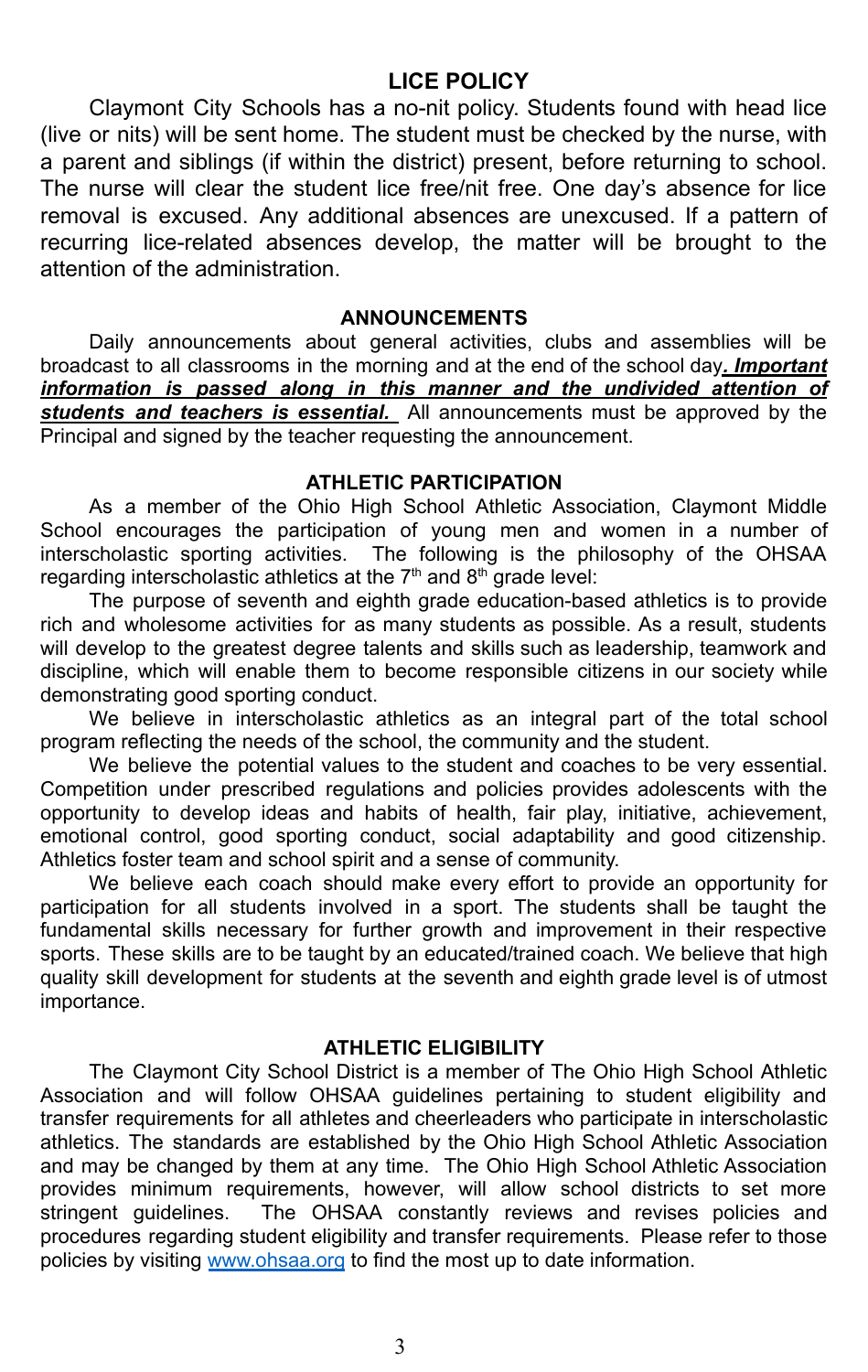Before an athlete may practice or participate in any athletic program, he or she must have a doctor's physical, a signed copy of the Athletic Regulations against smoking, drinking, drugs, and tobacco usage, and an insurance coverage form filed with the Athletic Director. The physicals are good for one (1) year only. This rule will be strictly followed.

Any student absent from school for more than half a day because of illness or unexcused absence shall not participate in a practice or game on the day of that absence.

In addition to the rules established by the Ohio High School Athletic Association, Claymont Middle School requires that in order to be eligible for athletics, a student:

- **1. Students must maintain at least a 1.50 grade point average prior to the beginning of each competitive season and maintain it throughout.**
- **2. Two 'F's' make the student-athlete automatically ineligible.**
- **3. Must be passing FIVE credits each grading period.**

**\*\*THE FOLLOWING CONDUCT AGREEMENT WILL BE IN EFFECT FOR ALL ATHLETES YEAR-ROUND THROUGHOUT THEIR ATHLETIC CAREER (Middle School and High School)**

#### **OUT OF SCHOOL SUSPENSION**

**If a student athlete is placed on out of school suspension, he/she will be athletically suspended for one sanctioned, regular season event. If an event does not take place over the duration of the school suspension, the said athlete will serve his/her athletic suspension during the next sanctioned, regular season event.**

#### **CAFETERIA**

Students should assemble in the lunch line in an orderly manner at the time specified. The school cafeteria is maintained as a vital part of the health program of the school. To encourage good nutrition, a well-balanced breakfast and lunch is offered. Breakfast and lunch free of charge to all Claymont students. There is a charge for extras such as chips, fruit snacks, cookies, etc. The cafeteria workers, custodians, and your fellow students will appreciate your cooperation in:

- A. Depositing all lunch litter in waste containers,
- B. Leaving the table and floor around your eating area in a clean condition for others,
- C. Maintaining a reasonable level (as defined by the supervisors) of talking.
- D. Energy drinks are not permitted during school hours.
- E. Food and drinks may not be taken out of the cafeteria.

### **CLOSED LUNCH POLICY**

Claymont Middle School has a closed lunch policy. **No one is permitted to leave the building for lunch unless signed out by a person listed on the emergency medical form**. Students are to remain in the cafeteria during the lunch period, except as excused by the teacher(s) on duty. Lunch is a closed period and any student leaving school during this time, without prior written permission, will be subject to disciplinary action.

Food may not be brought into the building unless it is approved by the principal and/or teacher in charge of an activity. No food or other items are to be taken from the cafeteria.

### **BUILDING SECURITY**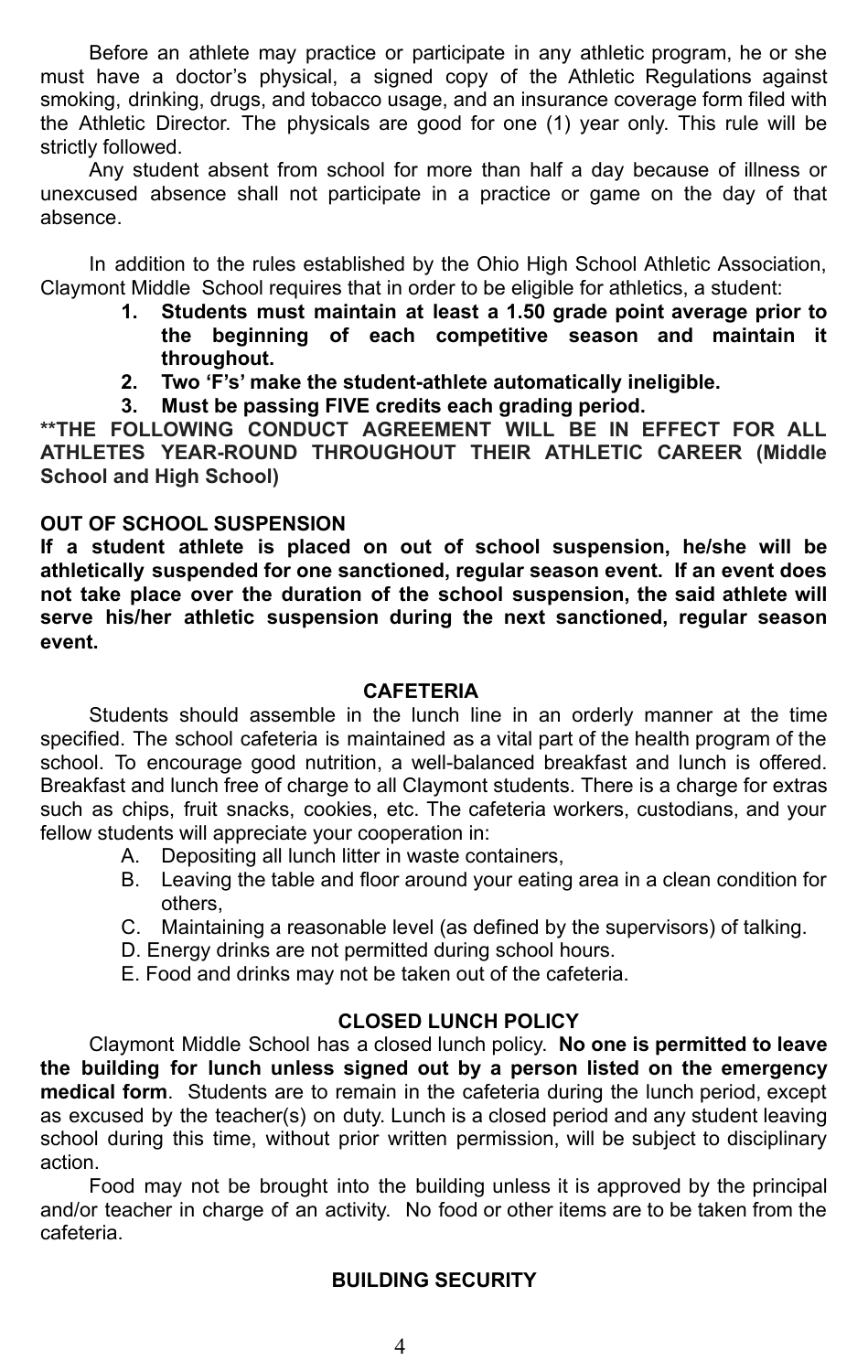In order to provide a safe environment for students, all doors to the building will be locked at the beginning of the school day every day and will remain locked until school is dismissed. Anyone entering the building after the tardy bell at the beginning of the school day will need to use the main entrance. NO STUDENT IS TO OPEN ANY EXTERIOR DOOR AND/OR ALLOW ANY PERSON TO ENTER THE BUILDING AT ANY TIME.

Claymont Middle School is equipped with a video surveillance system that will be referred to in investigation of inappropriate school activity.

#### **CALENDAR OF EVENTS**

The calendar in the principal's office contains dates and times of the year's events. This is to be considered the official calendar. If you want a date reserved for a school function, please make sure that you speak with the school principal so that the date can be placed on the calendar.

NO EVENT MAY BE HELD UNLESS IT IS PLACED ON THE OFFICIAL SCHOOL CALENDAR AND PROPER ARRANGEMENTS HAVE BEEN MADE AT LEAST TWO (2) WEEKS PRIOR TO THE EVENT.

#### **CLASS CUTTING**

CUTTING may be defined as an unacceptable absence from school or class (es) and /or assigned location as a result of a deliberate and willful action on the part of the student.

Students found to be cutting an assigned location (that is, class, lunch, academic assist, etc.) are subject to disciplinary action on the part of the school. This disciplinary action may include, but will not be limited to, notification of parents, assignment of detention, and, in repeated cases, suspension or Friday School.

#### **ELECTRONIC DEVICES**

According to the Claymont City School Acceptable Use Policy, a personal electronic device is defined as a device capable of communication with other electronic devices. *Use of any of these devices for non-scholastic communication during school hours is strictly prohibited.* Any device found to be in violation of these rules will be confiscated and turned into the school administrator. Note: school district officials reserve the right to review material, including text and pictures, on confiscated items. The District assumes no liability if these devices are broken, lost or stolen. If a student brings a personal laptop/Chromebook to school, they must be registered with the school prior to using it.

## **Students will not be permitted to carry their cell phones with them throughout the school day. Cell phones are to be kept in lockers with a lock; or not brought to school.**

- **1st Offense**: Documented warning.
- **2nd Offense**: Cell phone goes to the office for the remainder of the day, a common detention will be assigned.
- **3rd Offense**: Cell phone goes to the office for the remainder of the day, two common lunch detentions will be assigned, a parent/guardian must pick the phone up from the office.
- **4th Offense**: One day of ISS or Friday School will be assigned, and a parent/guardian must pick the phone up from the office.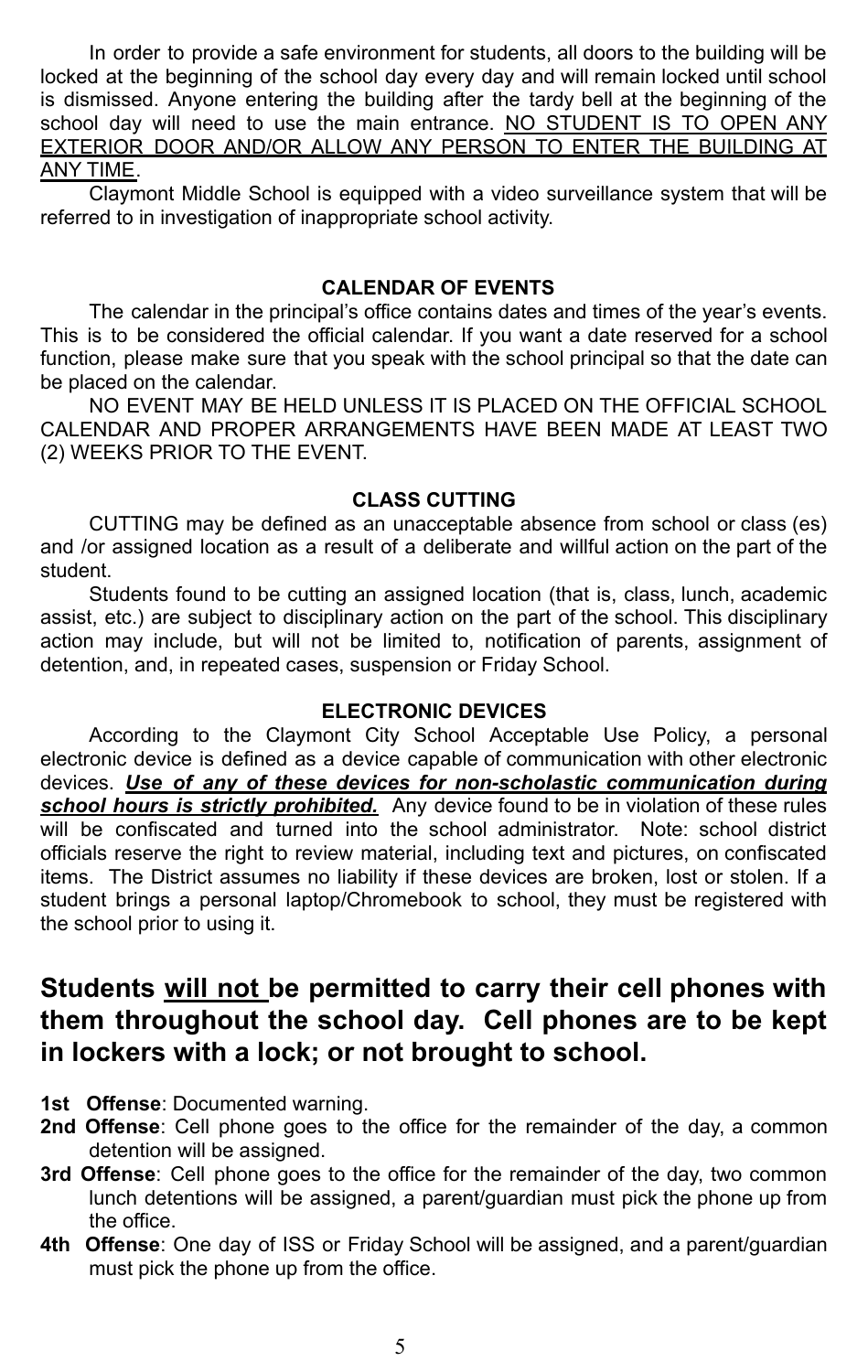**5th Offense**: Two days of ISS or 2 Friday Schools will be assigned, cell phone restriction will be issued(phone is no longer allowed in the building for the remainder of the semester).

#### (**Offenses start over per semester)**

#### **EMERGENCY DRILLS**

We conduct various emergency drills for the purpose of planning for an emergency situation, should one ever arise. Routes and procedures are posted in each classroom and should be reviewed. Follow the directions of your teacher QUIETLY and QUICKLY.

### **NOTIFICATION OF SAFETY DRILLS**

Prior to the opening day of each school year, the administrator shall inform each student enrolled in the school and the student's parent or legal guardian of the parental notification procedures included in the plan. Any student and their parent or legal guardian enrolled in the school after the annual notification, shall be notified upon enrollment.

Rapid Dismissal (Fire) Drills: All classrooms have either sprinklers or smoke detectors, 6, drills will be conducted during the school year. Students and staff will be alerted of the drill through the fire alarm.

Tornado Drills: One per month April - July for months when school is in session. Alarms will sound to alert the students and staff of the drill.

Safety Drills: 3 functional • May not be combined with Rapid Dismissal or Tornado Drills • Must involve students • Must be coordinated with law enforcement • 1 of the 3 must involve being secured in the building and reported to Local law enforcement by December 5th of each year.

Various scenarios using the PA system will alert the students and staff of the drill.

### **Directory Information**

Each year the District will provide public notice to students and their parents of its intent to make available, upon request, certain information known as "directory information." Directory information is:

student's name; Address; telephone number; date and place of birth; photograph; major field of study; participation in officially recognized activities and sports; height and weight, if a member of an athletic team; dates of attendance at the District; grade level; date of graduation; degrees, honors and awards received; most previous educational agency or institution attended by the student; e-mail address or any other information which would not generally be considered harmful or an invasion of privacy, if disclosed.

Directory information does not include a student's Social Security number or the student's identification number, user identification, or other unique personal identifier, unless the identifier cannot be used to gain access to education records except when used in conjunction with authenticating information.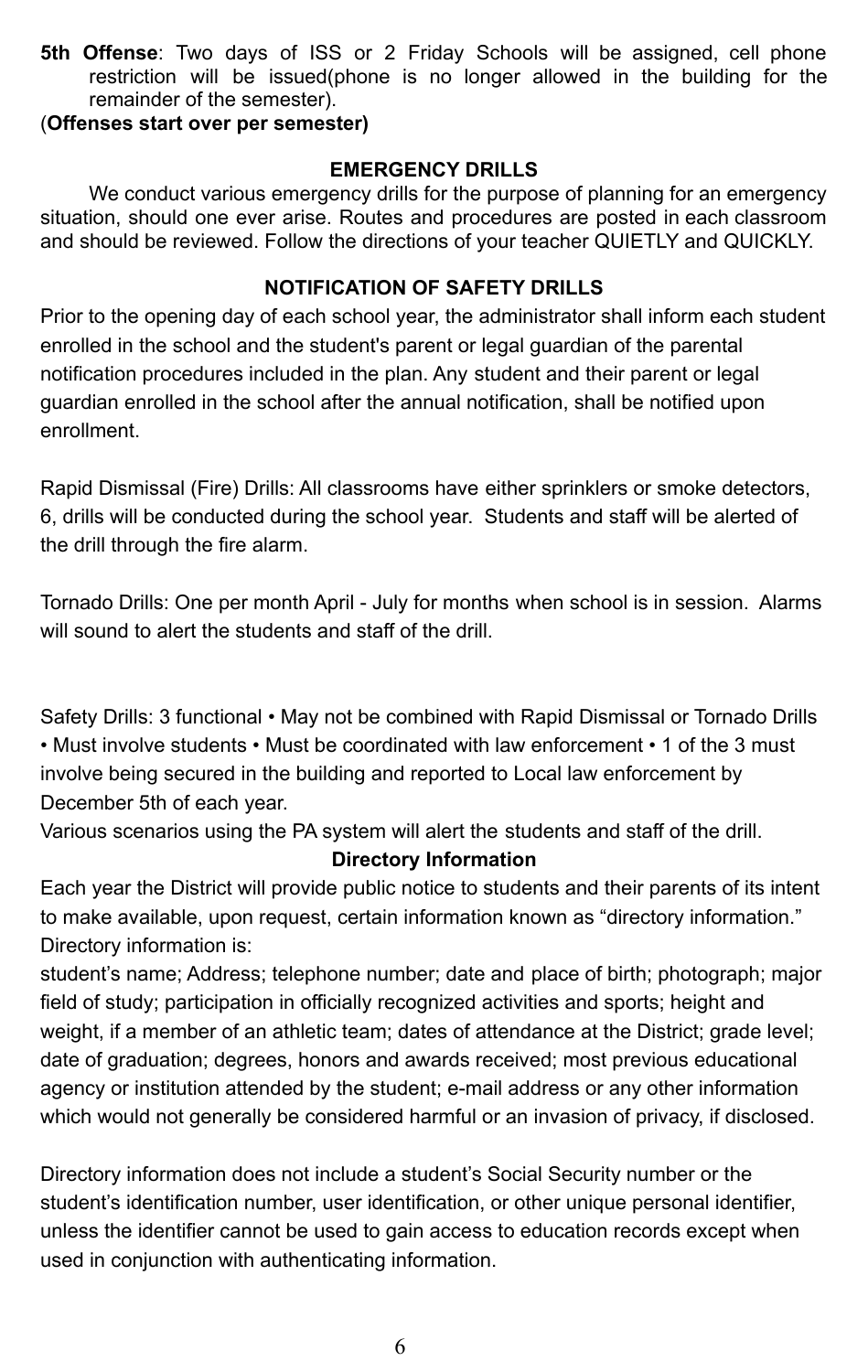Parents and adult students may refuse to allow the District to disclose any or all of such "directory information" upon written notification to the District within twenty (20) days after receipt of the District's notice. The District will not release directory information that alone or in combination can be used as personally identifiable information to identify a student.

The District shall release the names, phone numbers and addresses of students in grades nine through twelve (9-12) to a recruiting officer for any branch of the United States Armed Forces or an institution of higher education that requests such information. Such data shall not be released if the adult student or student's parent submits a written request not to release such information. The notice to parents or eligible students shall inform the parent or eligible student that they have a right to prohibit all or a portion of the information to be released. The recruiting officer is to sign a form indicating that "any information received by the recruiting officer shall be used solely for the purpose of informing students about military service and shall not be released to any person other than individuals within the recruiting services of the Armed Forces." The Superintendent is authorized to charge mailing fees for providing this information to a recruiting officer. Notwithstanding the provisions set out above, no person shall release or permit access to the names or other personally identifiable information concerning any students attending a public school to any person or group for use in a profit making plan or activity.

#### **FAMILY VACATIONS AND TRIPS**

While we do not encourage student absence from school for family vacations, we may excuse the absence if prior approval is obtained. Students and parents should be aware that any reduction in grades resulting from the time missed is solely the responsibility of the family. The student is responsible for acquiring the assignments ahead of time and completing all work on time.

A student may be excused, upon written request of parents/guardians prior to the date of departure, in order to accompany parents, guardians, or immediate family members on a vacation or trip. THIS WRITTEN REQUEST MUST BE PRESENTED TO THE OFFICE AT LEAST **THREE (3) SCHOOL DAYS** BEFORE LEAVING, UNLESS EMERGENCY CIRCUMSTANCES ARISE. For purposes of this policy, immediate family is defined as mother, father, grandmother, grandfather, or legal guardian. The student will be held accountable for any work missed.

*Students will NOT be excused for vacations or trips during the last week of each semester* and the days will be considered unexcused absences. Vacations taken not in the company of the immediate family are NOT considered approved trips and will be considered unexcused absences.

#### **FUNDRAISERS**

Any school group or organization, which plans to conduct a fundraising activity, must have that activity approved by the advisor and principal **before** the activity may be held.

#### **GRADE CARDS**

Grade cards will be issued approximately one (1) week following the end of each nine-weeks grading period. Any student wishing to discuss a grade with a teacher must make an appointment at the teacher's convenience.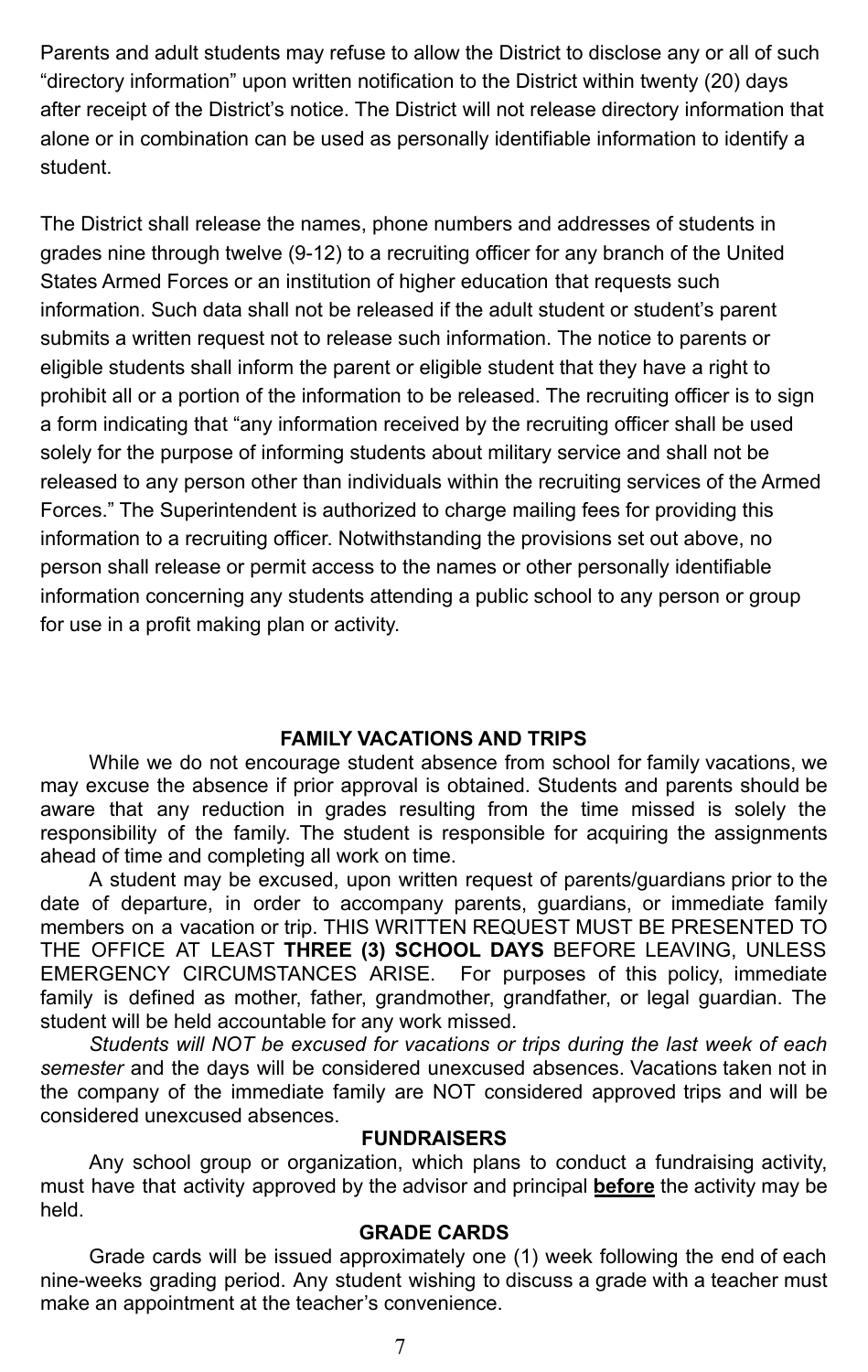Grade cards may be held for the following reasons:

- 1. Money owed for bills or fines,
- 2. Overdue library books,
- 3. Failure to return athletic equipment and/or uniform,
- 4. Money owed for activity sales projects,
- 5. Failure to pay school fees by the end of the first 9-weeks.

#### **GRADING SCALE**

The following will be used to determine letter grades and quality points for cumulative average for all courses that receive letter grades:

| Α   | $90 - 100$ | 4.00 |
|-----|------------|------|
| B   | $80 - 89$  | 3.00 |
| C   | $70 - 79$  | 2.00 |
| D   | $60 - 69$  | 1.00 |
| F   | $00 - 59$  | 0.00 |
| NC. |            | 0.00 |

The grade "NC" will be given when a student has exceeded the number of days absent which is permissible by the attendance policy or when the minimum course requirements have not been met.

#### **HONOR ROLL**

Students are selected for the Honor Roll based on their grade point average of a 3.2-3.9 for the nine-weeks grading period.

#### **PRINCIPAL'S LIST**

The Principal's List is the highest of the academic honor rolls. To be eligible for the Principal's List a student must have a nine-week grade point average of 4.00.

#### **HALL PASSES**

Students are expected to be in class at all times class is in session. Students are not to be in the halls, at their lockers, or in the restrooms during class time.

Any student who is in the hall during class time **MUST** have a hall pass properly issued by a faculty member. IF A STUDENTS IS IN THE HALL WITHOUT A PASS DISCIPLINARY ACTIONS MAY BE TAKEN.

#### **HONESTY**

Teachers can frequently see the difference between a student's usual work and work that is not his/her own. Protecting honest students from unfair competition requires that teachers take care in looking for and acting against dishonest practices.

Claymont City Schools has adopted a policy against cheating and plagiarism

#### **Cheating includes, but is not limited to**:

- 1. Obtaining or keeping partial or whole copies of tests or quizzes, except as allowed by the teacher.
- 2. Using notes, textbooks, or other information during tests and/or quizzes, except as allowed by the teacher.
- 3. Obtaining or exchanging information during tests.
- 4. Copying homework assignments.
- 5. Additional actions as set by teachers.

#### **Plagiarism includes, but is not limited to**:

1. Copying words, sentences, and/or paragraphs directly from the work of another without proper credit.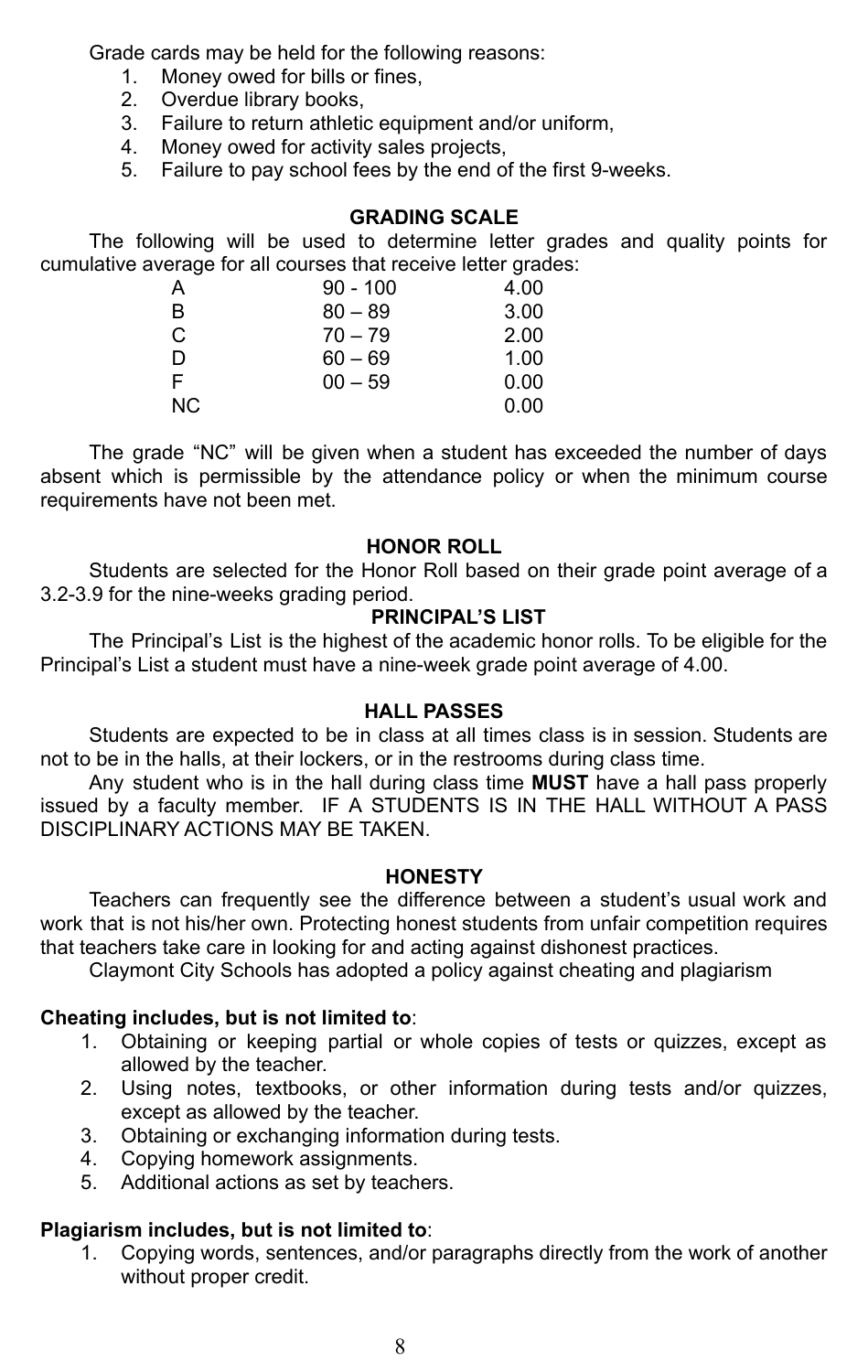- 2. Copying illustrations, figures, photographs, drawings, models, or other visual or non-visual materials of another without proper credit.
- 3. Presenting work prepared by someone else in final or draft form as one's own.

Whenever a student is guilty of cheating, the teacher shall collect the student's paper, mark a zero (0) for the work, and notify the parent immediately as to the action taken. In this notification, the parent shall be informed that a second offense will bring disciplinary action.

#### **ILLNESS AT SCHOOL**

If a student becomes ill during the day, he/she should obtain permission to go to the office. No student will be permitted to leave school to go home unless a parent or guardian or someone else listed on the Emergency Medical Authorization form is notified and gives permission for the student to leave school.

#### **INCOMPLETE GRADES**

In some cases, due to excused absences, it may be impossible to have all work finished by the end of the nine-weeks grading period. The teacher may then record an incomplete ("I") for a grade. The "I" indicates that all work has not been completed. If a student receives an incomplete, he must see his teacher about any assignments missed. An incomplete must be made up within two (2) weeks after the end of the grading period. If incomplete work is not turned in by this deadline, all work not finished will be assigned a value of "0" and averaged in with the remaining grades to determine the nine-week grade.

If the teacher determines that the nature of the incomplete work is such that failure to satisfactory completes this work results in the minimum course requirements not being met, a final grade of "NC" will be assigned in the course and no credit will be awarded.

#### **LOCKERS**

Lockers are assigned at the beginning of the school year. They remain the property of the Board of Education and are subject to inspection or search by authorized school personnel at any time. It is the student's responsibility to ensure that his locker is kept locked and in order at all times. Damage to a locker must be paid for by the student.

If your lock or locker does not operate properly, please notify the GUIDANCE COUNSELOR immediately. THE SCHOOL IS NOT RESPONSIBLE FOR LOST OR STOLEN ITEMS.

- 1. Students are allowed to use locks that are not issued by the school. The combination and/or a key to the lock must be given to their homeroom teacher.
- 2. The locker is to be used by one person ONLY. **Sharing lockers is not permitted.**
- 3. Report any malfunctions to the custodian. A student is not permitted to alter any part of a locker or permit it to be altered.
- 4. Keep the locker neat, orderly, and clean. Decorations MUST be in good taste and easily removable.
- 5. Any personally owned locks or items left in lockers after the conclusion of the school year will be removed and discarded.
- 6. If a student fails to turn in a school issued lock at the end of the year, a \$5.00 fee will be assessed.

\*\**The lockers are property of the Claymont City School District. We reserve the right to search the contents at any time.*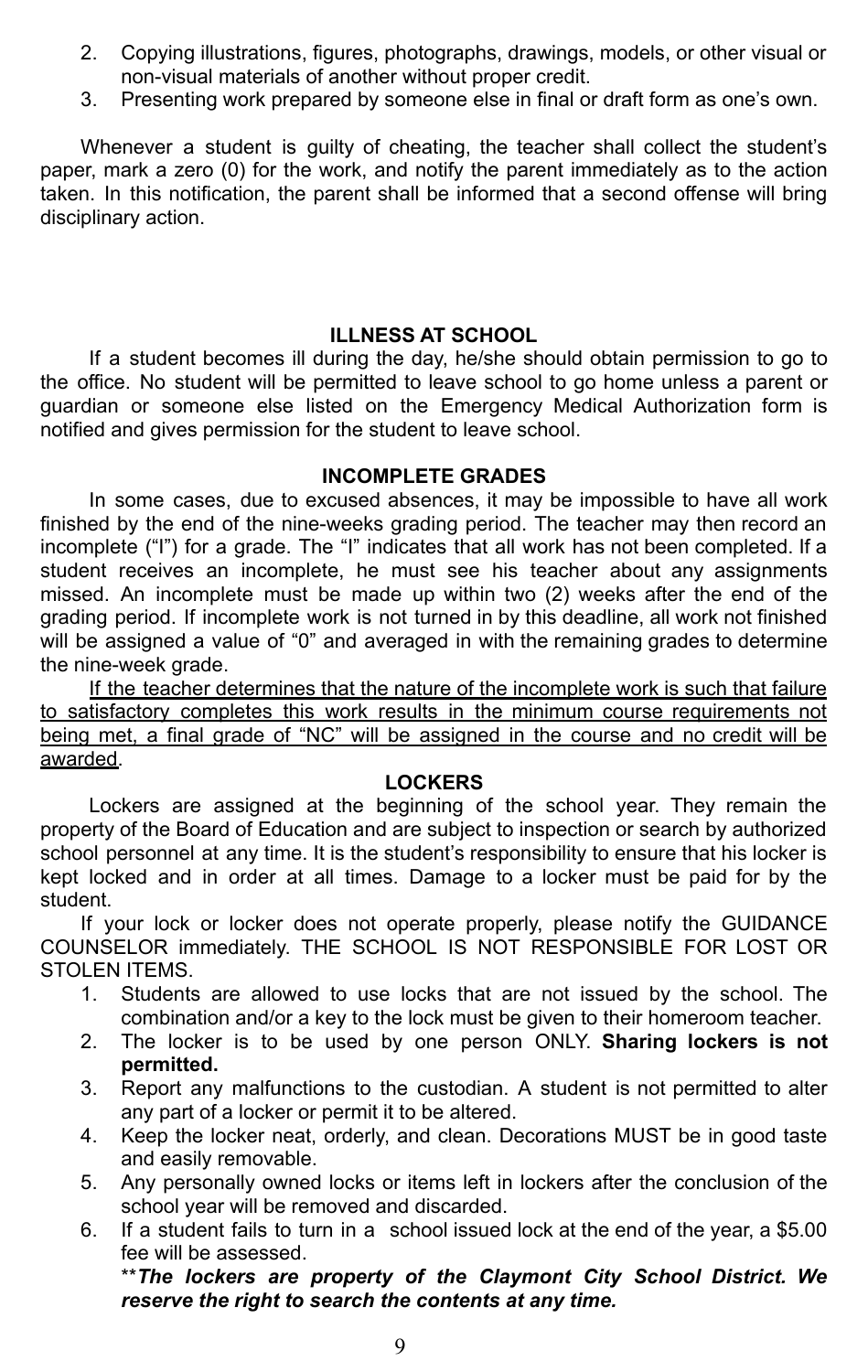#### **LRC (Library)**

- 1. The SIRSI library catalog for locating library materials is online While at school, click on the "cat" & ISearch icons to pull up the catalog. The librarian has information regarding home access.
- 2. Books and magazines circulate for 2 weeks, with renewal privileges. Students will not be permitted to check new books out until all late materials are returned.
- 3. Failure to adhere to LRC policies may result in an office referral, detention, or long-term removal from the library.
- 4. If a student checks out a book and does not return it, he/she is responsible to cover the replacement cost of the book(s) or magazine.
- 5. No students are permitted in the library without adult supervision.
- **6. Spare Chromebooks can only be checked out if a student has written permission from a teacher, paraprofessional, or principal.**

#### **MEDICAL FORMS**

Each student is REQUIRED to have his parent/guardian complete the online "Emergency Medical Form" for school use. These forms are extremely important as they give the school direction and authorization, if necessary, to provide for emergency treatment for the student in case of an accident or sudden illness. **Only persons listed on this form may be contacted or authorized to release the student from school**. **Please notify the school, in writing, should any change take place during the course of the school year.** All forms are available under the parent tab on the district website.

#### **MEDICATION AT SCHOOL**

In those unique circumstances where a student must take prescribed or over the counter medication during the school day, the following procedures will be observed:

- A. Parents should cooperatively determine with their physician's counsel whether the medication schedule can be adjusted to avoid administering medication during school hours.
- B. Appropriate request and release forms must be filed with the respective building principal or school nurse **before** the student will be allowed to begin taking any medication during school hours. This includes both prescription and non-prescription medications.
- C. This release form shall be written and signed by the parent(s) and physician and shall include:
	- 7. Authorization for school personnel to administer the prescribed medication;
	- 8. Agreement/satisfactory arrangement to deliver medication to/from school;
	- 9. Agreement to notify the school in writing if the medication, dosage, schedule, or procedure is changed or eliminated. A new request form must be submitted each school year.
- D. All medication to be administered during school hours must be registered with the respective principal's office.
- E. Medication that is brought to the office will be secured.
- F. For each prescribed medication, and over the counter medication (aspirin, cough syrup, etc.) the container shall have pharmacist's label with the following information:
	- Student's Name
	- Physician's Name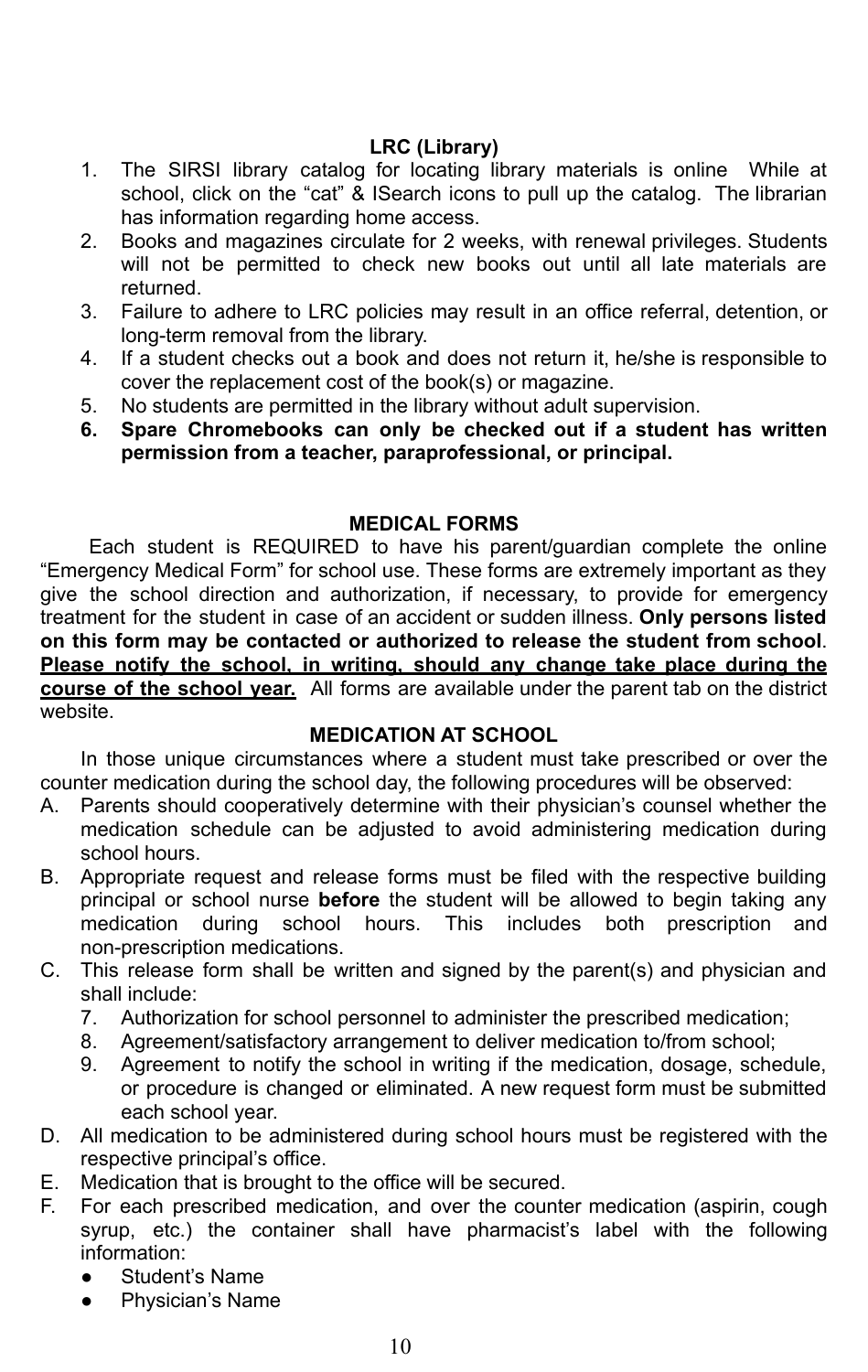- Date
- Pharmacy Name and Telephone
- Name of medication
- Prescribed dosage
- Frequency and special handling and storage directions
- G. It is the parent's/guardian's responsibility to provide the school with the adequate supply of medication. Long-term daily medication may be brought by the parent on a monthly basis.
- H. Any unused medication unclaimed by the parent will be destroyed by school personnel, when a prescription is no longer to be administered, or at the end of a school year.
- I. The parents/guardians have sole responsibility to instruct their child to present himself/herself for taking the medication at the scheduled time, and the child has the responsibility for presenting himself/herself to take the prescribed medication. Efforts will be made by school personnel to communicate a student's medication needs to all.
- J. Students are permitted to carry and use an epinephrine auto injector (epi-pen) to treat anaphylaxis (severe allergic reactions). The right to carry and use an epi-pen extends to any activity, event or program sponsored by the student's school or activity, event or program in which the school participates.
- K. Student possession of an epi-pen is permitted only if the student has written approval from the prescriber of the medication and, if a minor, from his/her parent. Written approval must be on file with the principal, and, if one is assigned, the school nurse. In addition, the principal or school nurse must receive a backup dose of the medication from the parent or student.
- L. If it is necessary to administer the Epi-Pen to a student who has a life-threatening reaction from a bee sting, the procedure will be to then transport the student by ambulance to the hospital, as the Epi-Pen provides only temporary treatment until medical help can be obtained.

#### **OFFICE**

The school office exists for service and for the conducting of official school business. NO STUDENT IS TO BE BEHIND THE OFFICE COUNTER EXCEPT BY PERMISSION OF THE OFFICE SECRETARY. Should you have a problem, please notify the secretary, and she will gladly assist you. The telephone in the office is for official business. EXCEPT IN CASES OF ILLNESS OR EMERGENCY AND WITH PERMISSION OF THE OFFICE SECRETARY, THE OFFICE TELEPHONE IS NOT FOR STUDENT USE

#### **SCHOOL FEES AND MATERIALS**

Most textbooks are furnished by the Claymont Board of Education. They are not to be marked in, torn, or damaged in any way. If a book is damaged or lost, the student to whom the book was issued is charged a fine to cover the cost of replacement. All fees must be paid by the end of the nine weeks or report cards will be for a student to receive a diploma at graduation. All fees must be paid by the end of the year.

#### **Chromebook fee:**

If a student chooses to use a school issued Chromebook, there will be a \$30 Technology fee.

#### **Lost books**:

- a. If the book is less than one (1) year old; the student shall pay a replacement cost as reflected in the current publisher's catalogue.
- b. If the book is between one (1) and two (2) years old, the student shall pay fifty percent (50%) of the current catalogue cost.

If two  $(2)$  or three  $(3)$  years old  $-40\%$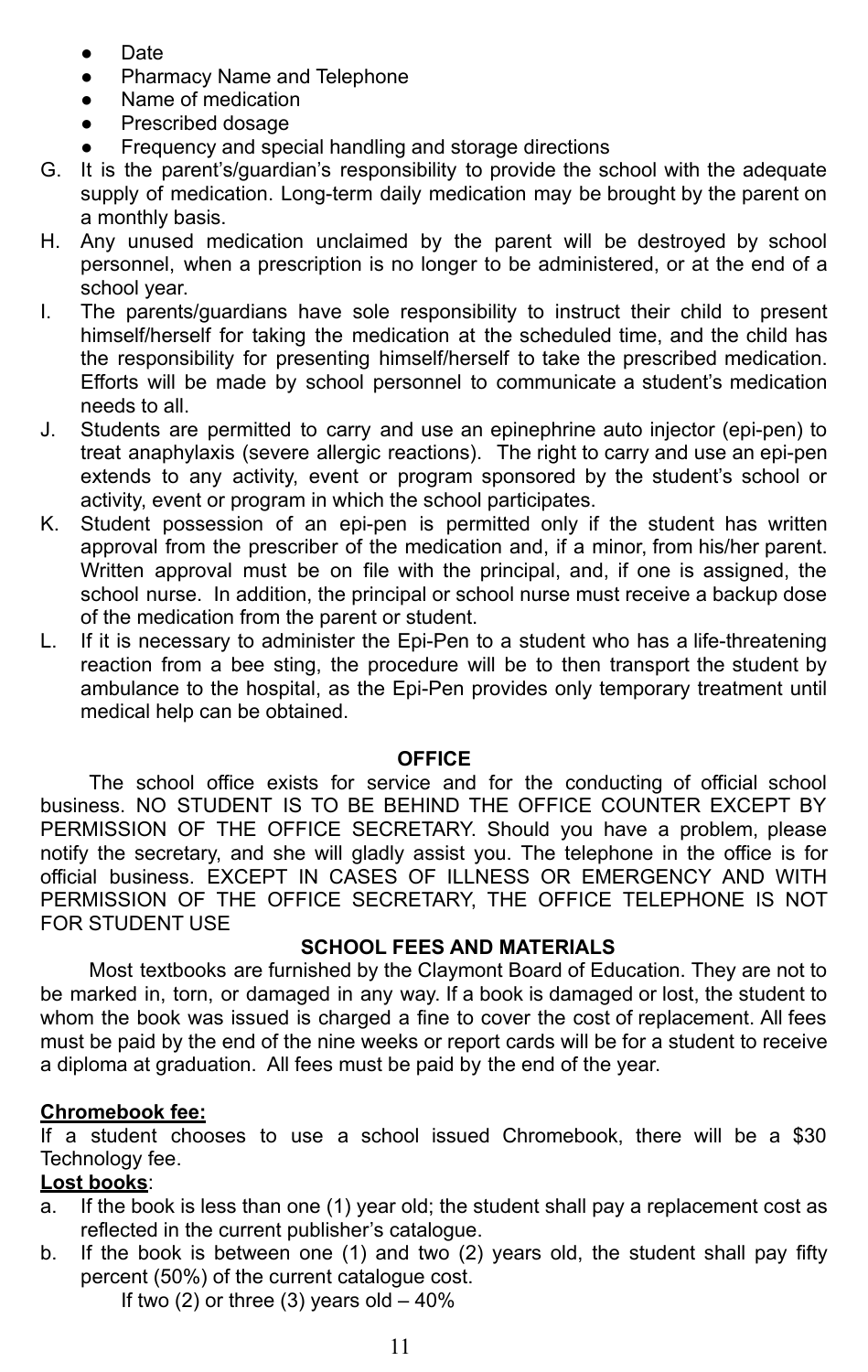If three  $(3)$  or four  $(4)$  years old  $-30\%$ If more than four (4) years old  $-20%$ 

#### **Damaged books**:

If, in the opinion of the teacher, the book is not usable as a result of carelessness or deliberate act, the student shall be required to pay the same as a lost book.

#### **SCHOOL INSURANCE**

An accident insurance policy is available to students desiring coverage. The cost of the policy will be announced or given to the student. The policy offers insurance protection to pupils on their way to and from school, and while participating in most school-organized activities. This policy takes care of expenses not covered by other valid and collectible insurance covering the injury. Twenty-four hour insurance is also available.

Students participating in interscholastic sports are required by Board Policy to have an adequate insurance plan or waiver form on file in the athletic office. Participants in football will be under a different coverage of this policy.

#### **STUDENT DAILY SCHEDULE**

Students are urged to plan their daily schedule such that, upon arrival, they go to their lockers and get the books needed for their morning classes, then report to their class/homeroom before the tardy bell rings.

#### **STUDENTS ARE NOT TO LEAVE THE SCHOOL BUILDING AT ANY TIME DURING SCHOOL HOURS EXCEPT BY SPECIAL PERMISSION OF THE PRINCIPAL**.

Except in the case of scheduled activities supervised by members of the staff, or their authorized representatives, no student is to remain in the building more than fifteen (15) minutes after the conclusion of the school day.

#### **STUDENT FIELD TRIPS**

Field trips taken by a class must be approved in advance by the school administration. In order for a student to participate in a field trip or other activity requiring early release, excluding participating in scheduled sports activities, a student must have turned in a permission slip and emergency medical form, signed by the parent/guardian and have an acceptable attendance record. Teachers always reserve the right to deny a student's participation on a field trip.

#### **Academic Assist Period**

-Students should report to Academic Assist prepared to work. -This is a structured class time to address academic needs.

#### **TARDY TO CLASS**

Students are expected to be in class and ready to begin at the start time of each class period. Students should not be in the halls, restroom, or anywhere except in their assigned location. **Once a student accumulates 4 tardies to class in a semester, he/she will receive a Friday School**.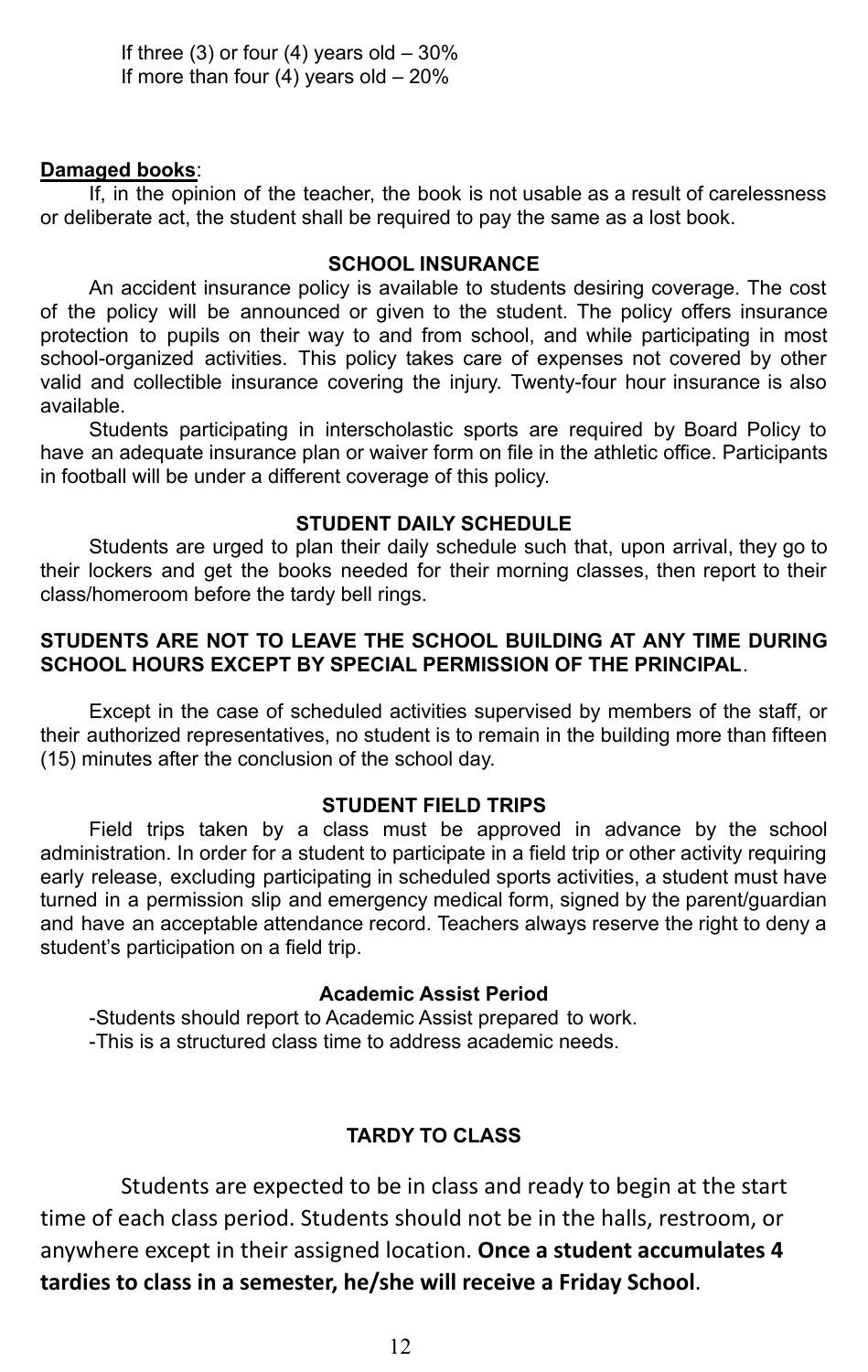#### **TELEPHONE CALLS**

Students will not be called from class to answer the telephone, except in urgent cases. Messages will be taken and delivered to students.

All telephone calls should be confined to school business, except in an emergency. Students should plan so that they will seldom need to use the telephone. However, if an urgent need arises, office permission may be granted to use the office telephone. **Students are not permitted to text message or make calls from their cell phones before coming to the office first.**

#### **VISITORS**

The Board of Education and school administration encourage visits to our school by parents, adult residents of the community, and others on official school business. Visitors must make arrangements with the principal in advance of the visit, if possible.

ALL VISITORS MUST REPORT TO THE OFFICE UPON ARRIVAL, and those who are permitted to visit must sign in and will be given an office pass.

The following will normally be approved:

- 1. Parents,
- 2. People on official business,
- 3. Former students who wish to visit teachers during their conference or lunch periods.
- 4. Others as determined by the principal.

#### **WITHDRAWAL FROM SCHOOL**

Students are required by state law to be in attendance at school until they reach the age of eighteen (18) or have received a diploma.

Whenever a student withdraws from school without meeting these requirements, moving out of the school district, or enrolling in and attending another approved program, the Superintendent is required to notify the Registrar of Motor Vehicles and the Judge of the Juvenile Court.

Such notification is to be given within two (2) weeks after the Superintendent confirms the student is not meeting one of these requirements.

#### **SCHOOL TRANSPORTATION SAFETY RULES**

The same regulations regarding care of property in the classroom or on the school grounds apply to those pupils who ride the school bus. Bus students are not permitted to ride any bus other than their assigned route unless special permission is obtained from the principal or transportation supervisor.

The bus driver is in full charge of the bus at all times and shall be responsible for order. The driver may assign each pupil a seat.

The following regulations are in effect for transported students:

- 1. Pupils shall arrive at the bus stop before the bus is scheduled to arrive.
- 2. Pupils must wait in a location clear of traffic and away from the bus stops.
- 3. Behavior at school bus stops must not threaten life, limb, or property of any individual.
- 4. Pupils must go directly to an available or assigned seat.
- 5. Pupils must remain seated keeping aisles and exits clear.
- 6. Pupils must observe classroom conduct and obey the driver promptly and respectfully.
- 7. Pupils must not use profane language.
- 8. Pupils must refrain from eating and drinking on the bus, except as required for medical reasons.
- 9. Pupils must not possess or use tobacco on the bus.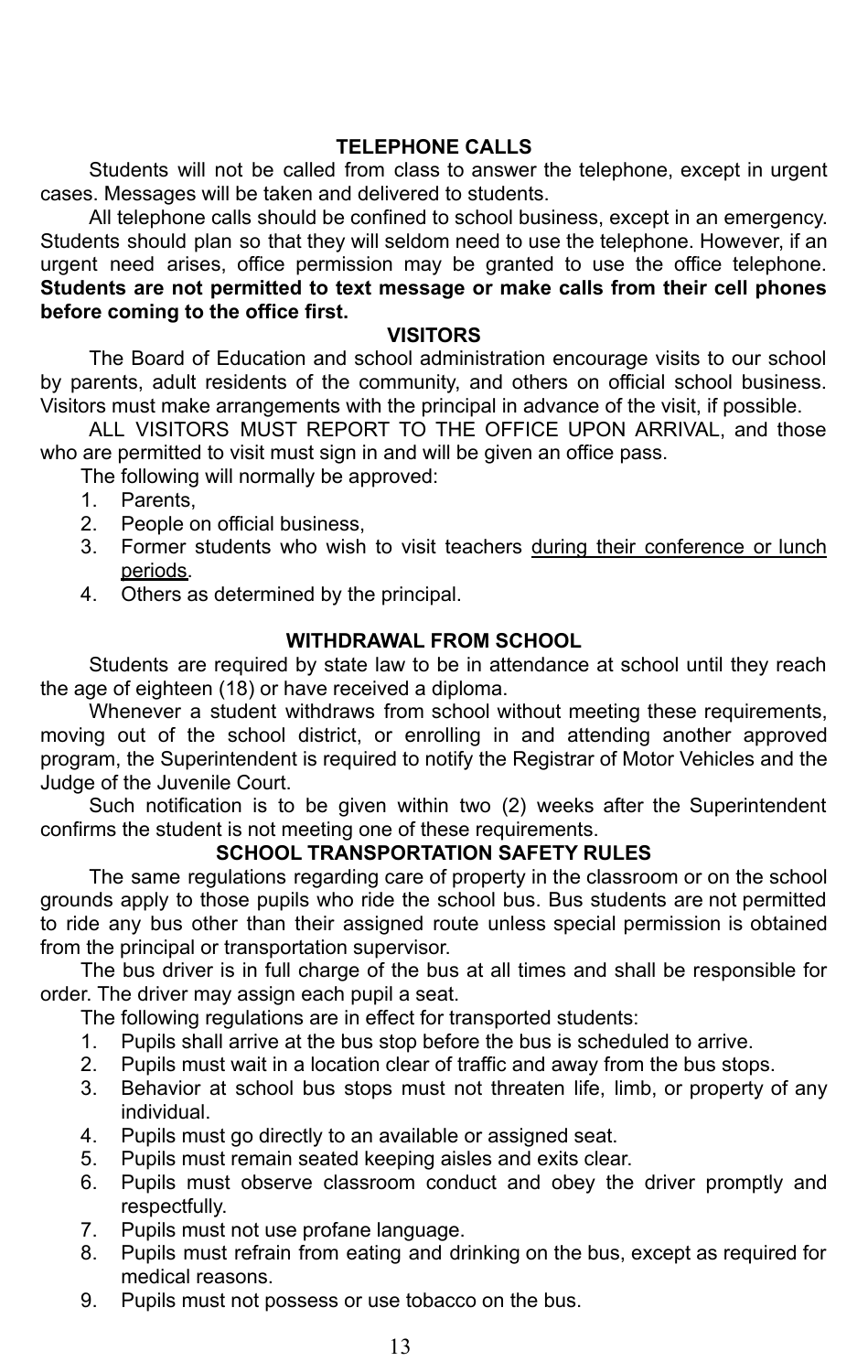- 10. Pupils must not have alcohol or drugs in their possession on the bus, except for prescription medication being brought for administration at school.
- 11. Pupils must not throw or pass objects on, from, or into the bus.
- 12. Pupils may leave or board the bus ONLY at locations to which they have been assigned unless they have parental and administrative authorization to do otherwise.
- 13. Pupils must not put their head or arms out of the bus windows.
- 14. Pupils must not deface, damage, or destroy bus property.
- 15. Any student riding a school bus who refuses to identify themselves to the bus driver may lose their bus transportation privileges for one (1) calendar year. Also, students who threaten the bus driver or swear at them will receive the same punishment.

Students choosing to violate the school transportation safety rules may have their bus-riding privileges revoked for a period of time. (Further consequences may also occur at the building that could result in detention, suspension, etc.) Continued violation of transportation safety rules may result in a student's bus-riding privileges being revoked for the remainder of the school year. **If a student has been denied the privilege of riding a school bus, this includes all school buses in the Claymont City School District**

**\*Student pick ups and drop offs are permitted on Uhrich Street ONLY. It is a safety hazard for students, bus drivers, and parents to be picked up on Main Street.**

#### **STUDENT CONDUCT CODE**

Effective discipline is an important and necessary prerequisite for effective learning. The intent of rules and regulations is to create a positive educational environment, which holds students accountable for their behavior and teaches them to live with the consequences of their decisions.

#### **STUDENT RIGHTS AND RESPONSIBILITIES**

- 1. The rights and limits of students respecting freedom of speech, press, and assembly shall be in accord with the First Amendment of the United States Constitution.
- 2. Students shall have the right of representation and due process procedures in matters of suspension, removal, and expulsion.
- 3. In light of these orderly procedures for dealing with student concerns, no student shall disrupt any school-related activity.
- 4. Every member of the school community, including students, parents, and the school staff, has the responsibility to promote regular attendance at school, orderly conduct and behavior, freedom from fear of insult or injury, and maximum opportunities for learning on the part of each student.
- 5. The privileges and rights for all students shall be guaranteed without regard to race, religion, sex, creed, or national origin.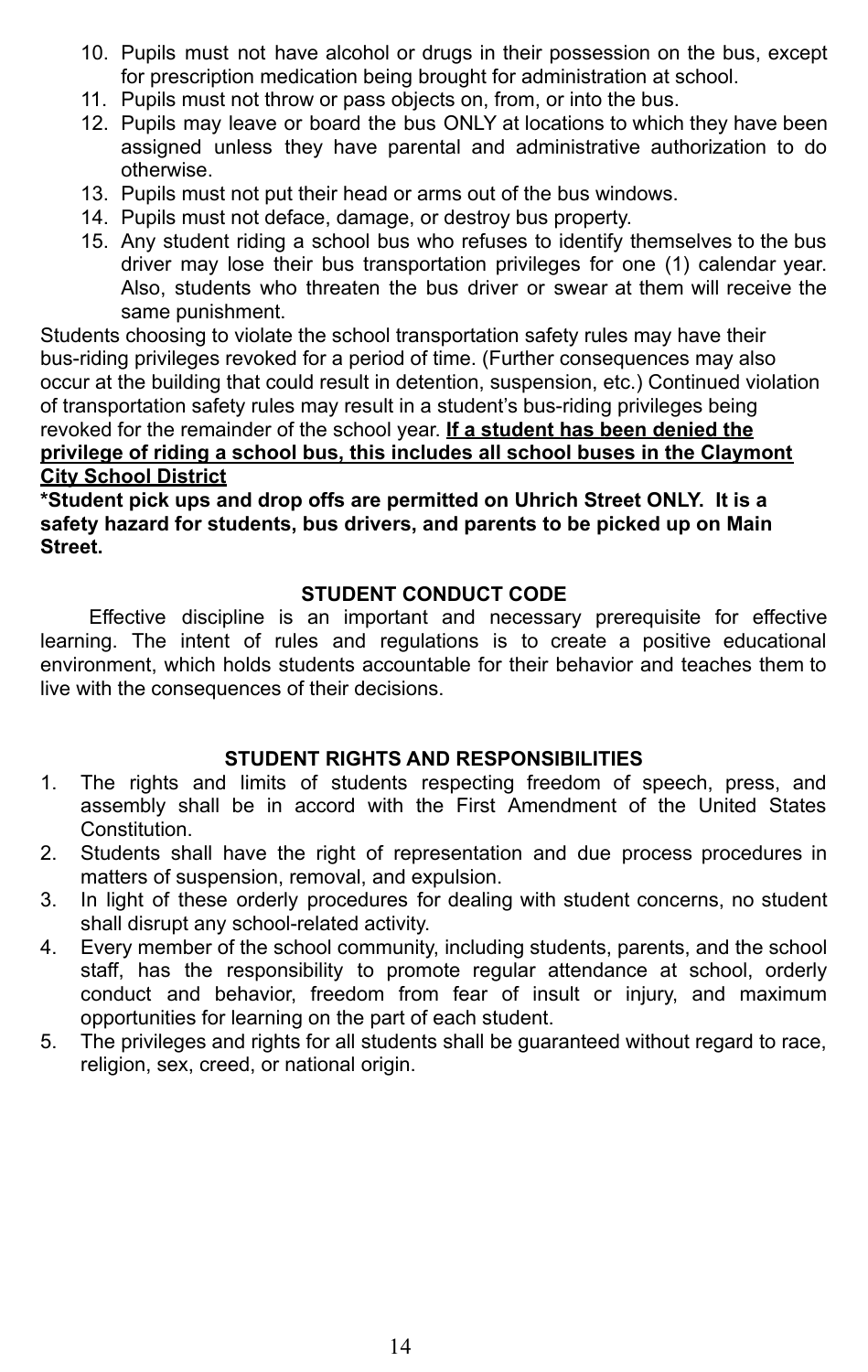## **STUDENT GUIDELINES FOR REASONABLE CONDUCT AND RESPONSIBILITY**

The Board of Education and School Administration recognize the rights of students as individuals. It is also recognized that these rights must be balanced with the interests of an orderly and effective educational process in a school environment conducive to the healthy growth and development of all students. Teachers must be able to teach, supervise, and conduct their educational program. Students should not lose their right to a good education because of the disruptive actions of another student. In general, we all must consider the rights of others and assume the responsibilities that our rights place upon us.

In order that this may be accomplished, the following student conduct code for Claymont Jr. High School is established.

#### **DEFINITION OF TERMS**

- DETENTION: The holding of a student in a specified limited area during lunch or before or after school.
- HEARING: When a student is sent to the office for disciplinary action, the student will be given an informal hearing by the administration. The hearing process and any forms which a student is requested to complete are designed to assure his/her of due process to which they are entitled by law. If prior to or during the hearing, the hearing officer decides that the student may be subject to suspension or expulsion because of the nature of the infraction, he will advise the student at that time.

### **EMERGENCY**

REMOVAL: Removal of a student whose presence poses a continuing danger to persons or property or an on-going threat of disruption to the academic process.

## IN-SCHOOL

STUDY: The placement of a student in a place isolated from the rest (ISS) of the students. Assignments will be required to be completed during this time. Following the ISS days, a student may return to regular classes, provided that all assignments have been completed.

#### OUT-OF-SCHOOL

- SUSPENSION: The removal of school attendance and all school activity (OSS) privileges for a period of one (1) to ten (10) days. A student suspended from school may not participate or practice in any school event for the duration of that suspension.
- EXPULSION: The removal of school attendance and all school activity privileges for a specified period of time in excess of ten (10) days. A student expelled from school may not participate in any school event for the duration of that expulsion.

**PERMANENT** 

**EXCLUSION:** The student is banned forever from attending a public school in the State of Ohio.

### **Regulations for Friday School**

The rules governing Friday School will be consistent with the rules in the high school handbook. In addition, students will be expected to observe the following: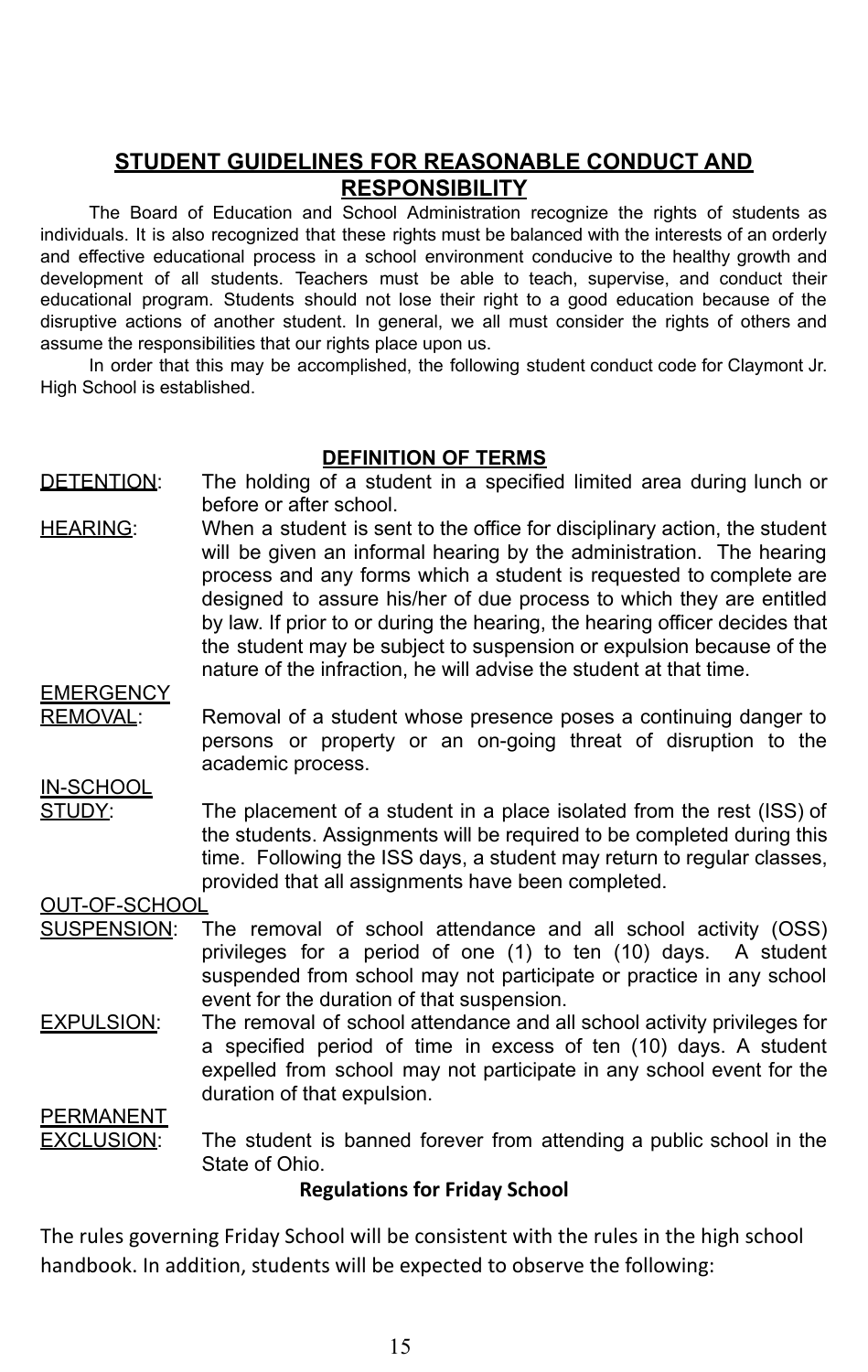- 1. It is the responsibility of the parent/student to arrange transportation for student drop-off (if needed) and pick-up.
- 2. Students are expected to be in the assigned room prior to the start of Friday School.
- 3. Students must bring work. Only school work and appropriate material are permitted.
- 4. If it is determined by the monitor that the student is disruptive or has failed to follow Friday School guidelines, the student will be dismissed and further disciplinary action will occur at the administrator's discretion.
- 5. Students are not permitted to talk, sleep, or pass notes in Friday School.
- 6. Cell phones are to be powered off during Friday School.
- 7. Students are not permitted to eat or drink in Friday School.
- 8. If a student is absent on the day that their Friday School was assigned, they will be expected to make the day up.
- 9. Students who do not show for a Friday School that has been reassigned, will serve a day of In School Study.

## **CONSEQUENCES FOR SEVERE BEHAVIOR**

- 1. Recommend expulsion to the Superintendent.
- 2. Remove students from an activity or school organization or remove student privileges.
- 3. Require restitution (in cases of stealing or property damage)
- 4. Notify police and/or court authorities.
- 5. Move to cite a student in court.
- 6. Refer students to Children's Services.

The severity of disciplinary measures taken is dependent on the severity of the offense committed. However, the progression from least severe to most severe is as follows.

> **Detention** In-School Study (ISS) Friday School Out-of-School Suspension (OSS) Recommendation for Expulsion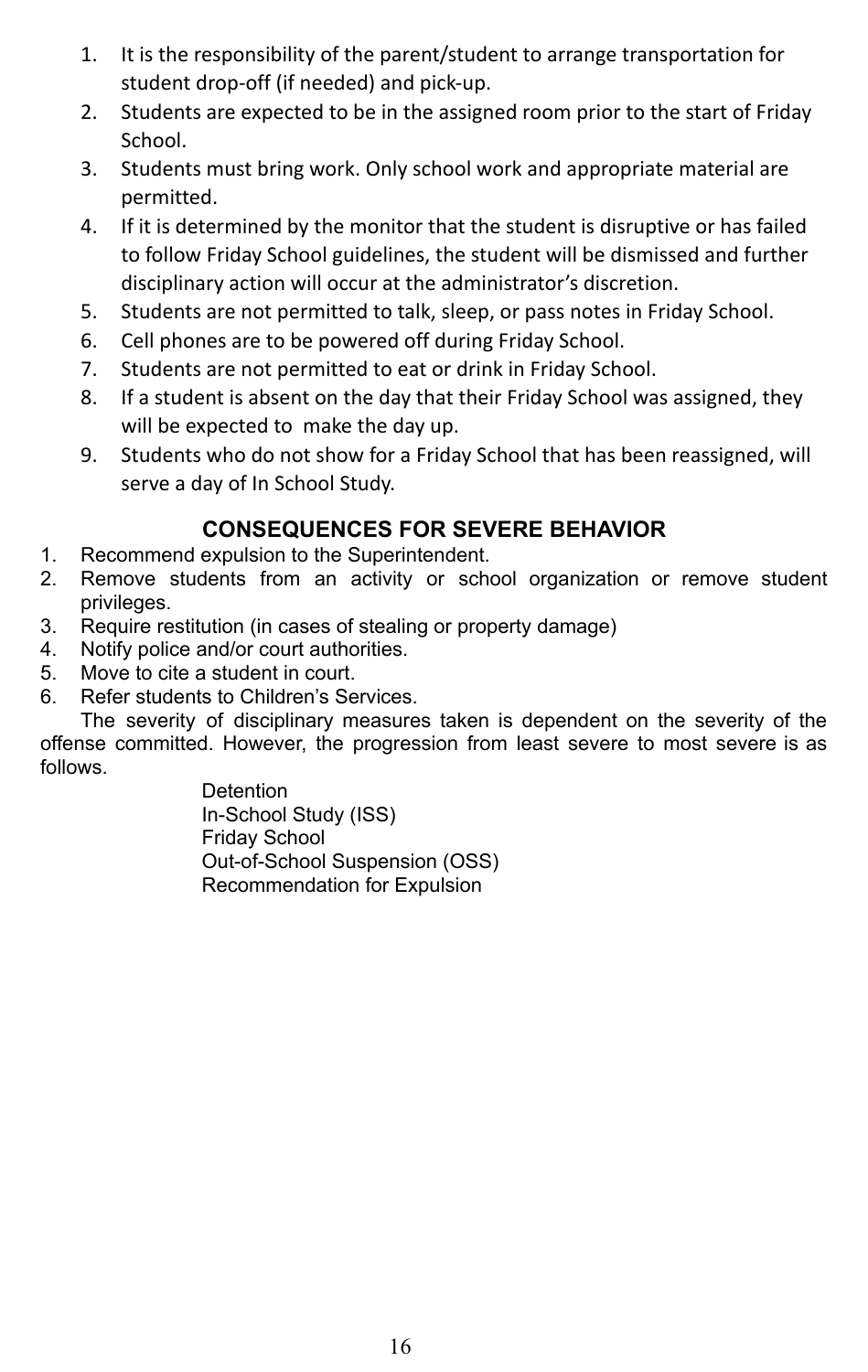## **Claymont Middle School Disciplinary Code – Level I Description Examples Disciplinary**

Misbehavior on the part of the student which impedes orderly classroom procedures or interferes with the orderly operation of the school.

#### **PROCEDURES**

There is immediate and consistent intervention by the teacher who is supervising the student or observes the misbehavior.

The teacher maintains an anecdotal record of the offenses and disciplinary action.

The teacher may wish to discuss misbehavior with the parent, administrator, and/or support personnel.

The teacher is notified of the administrator's actions

Parents are notified of the student's misbehavior

A proper and accurate record of the offenses and disciplinary action is maintained by the administrator.

- Disruption of educational environment
- ־ Violation of electronic device policy
- Cheating or lying
- Eating in unauthorized areas
- Horseplay or scuffling
- Inappropriate wearing apparel (hats, shorts, thin strapped tops, etc.)
- Loud, boisterous noise
- ־ Minor defacing of school property (Writing on desks, walls, books, etc.)
- ־ Public display of emotion or affection
- ־ Tardiness to class or study hall
- Throwing objects (pencils, erasers, snowballs, etc.)
- Sleeping in class/study hall
- ־ Violation of classroom procedures established by the teacher
- ־ Harassment of fellow students
- ־ Use of inappropriate language / gestures

# **Options/Responses**

- Verbal reprimand
- ־ Personal talk
- ־ Special seating within the classroom
- ־ Withdrawal of privileges
- Teacher detention
- Friday School
- Special assignment
- Telephone call to parent(s)
- Written letter or email communication with parent(s)
- ־ Restorative Practices
- Parental conference
- ־ School Counselor referral
- ־ Device restriction

**NOTE: LEVEL I EXAMPLES AND DISCIPLINARY OPTIONS/ RESPONSES ARE NOT LIMITED TO THOSE PROVIDED IN THE STUDENT HANDBOOK**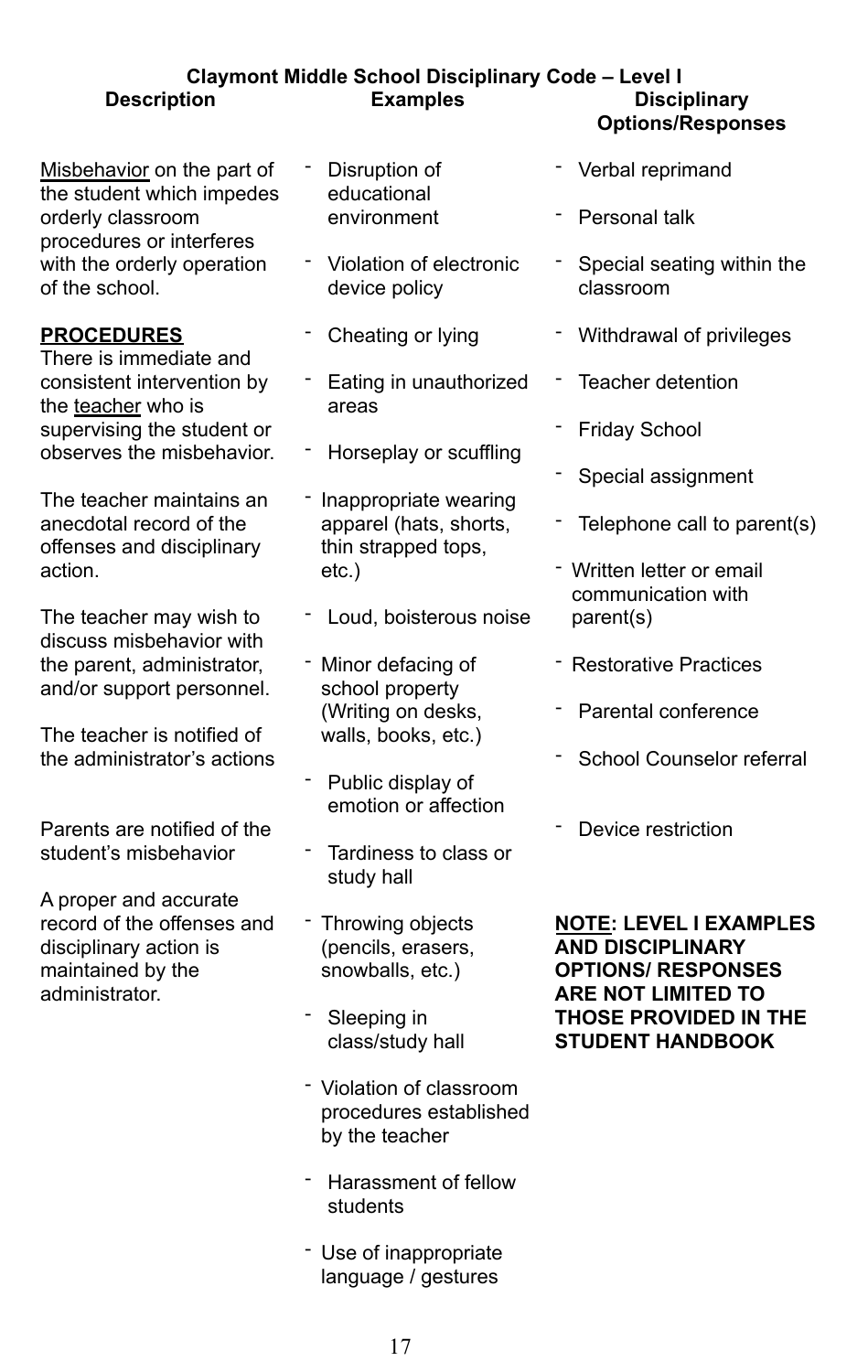#### **Claymont Middle School Disciplinary Code – Level II Description Examples Disciplinary**

Often result from the continuation of Level 1 misbehavior(s) and require the intervention of personnel because the use of level 1 disciplinary responses/options has failed to correct the situation.

Also included in this level are misbehavior(s) which tend to disrupt the orderly climate and conduct of the school.

They are serious enough to require corrective action on the part of administrative personnel.

#### **PROCEDURES**

-Referral to administrator

-Administrator meets with student and/or teacher to determine the most appropriate responses -The teacher is notified of the administrator's actions -Parents are notified of the student's misbehavior

-A proper and accurate record of the offenses and disciplinary action is maintained by the administrator.

- Continuation of Level 1 misbehavior(s)
- Disruption of educational environment
- ־ Violation of electronic device policy
- Acting in an insubordinate manner
- Bus disturbance
- Cafeteria disturbance
- Cutting class/study hall
- **Gambling**
- ־ Dress that causes disruption to the educational process
- ־ Failure to complete assigned detentions
- ־ Falsification of records, excuses, passes, schedules, etc.
- Leaving school without permission
- Loitering in unauthorized areas
- ־ Misbehavior at school-sponsored activities
- Possession of obscene materials
- ־ Flagrant disrespect to school personnel/students in word or gesture
- **Truancy**
- Possession and/or use of tobacco products
- ־ Dissemination of unauthorized materials that violate school rules, e.g.-printed materials, buttons, etc.
- ־ Internet/Technology violations
- ־ Tardiness to school
- Blatant use of inappropriate language
- **Options/Responses**
- Warning ־
- ־ Office Detention
- Withdraw of privilege
- ־ Parental conference
- Restorative Practices
- Referral to School Counselor
- Referral to an outside agency
- Confiscation of objectionable items
- District attendance policy
- Friday School
- In-school-study of one to three days
- ־ Out-of-school suspension of one to ten days
- Emergency Removal
- Device restriction

**NOTE: LEVEL II EXAMPLES AND DISCIPLINARY OPTIONS / RESPONSES ARE NOT LIMITED TO THOSE PROVIDED IN THE STUDENT HANDBOOK.**

**NOTE: REPEATED OFFENSES OF A PARTICULAR INFRACTION MAY RESULT IN MORE SEVERE THOSE PROVIDED IN THE STUDENT HANDBOOK.**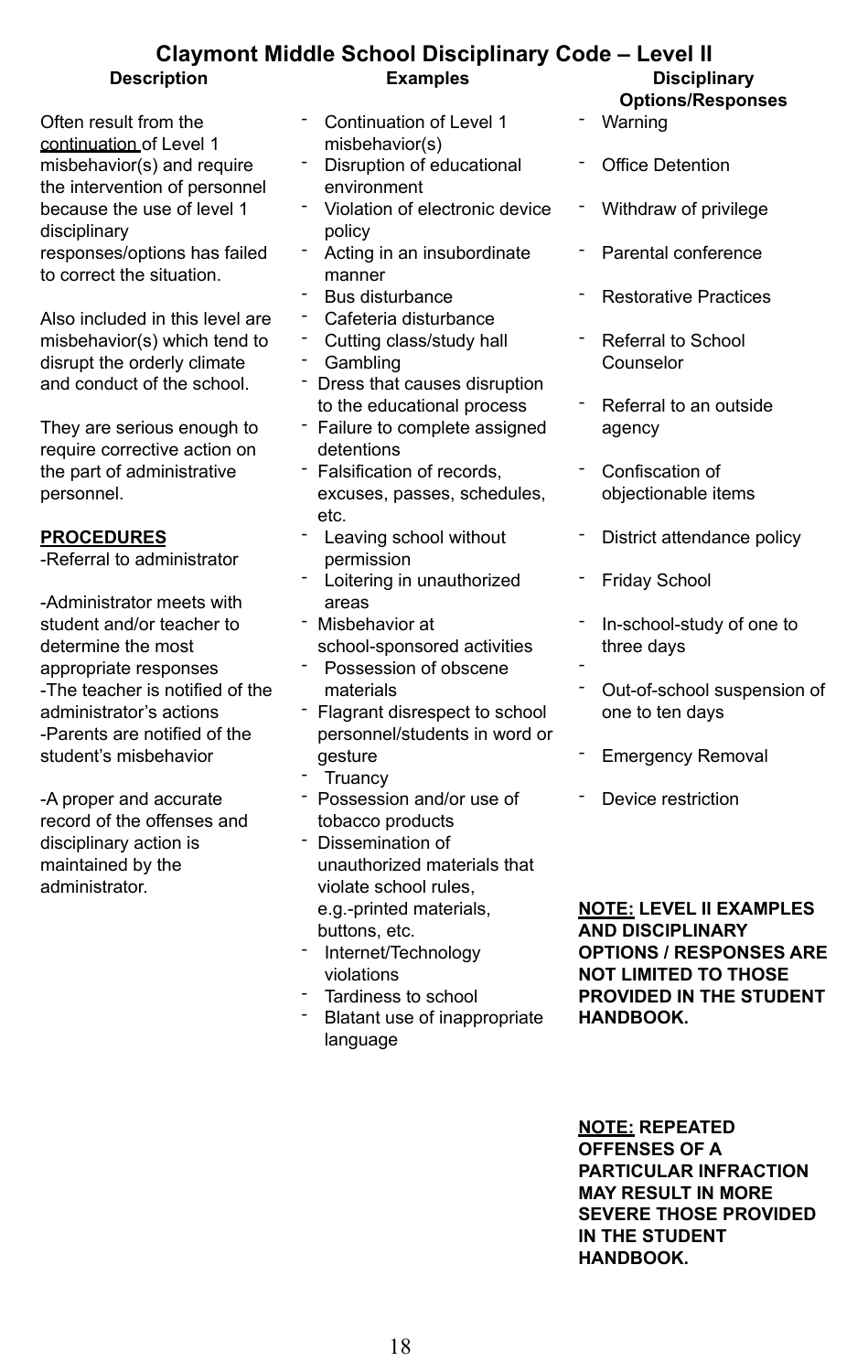## **Claymont Middle School Disciplinary Code – Level III**

These infractions sometimes result from the continuation of Level II misbehaviors.

These acts are more serious because their consequences have a lasting and detrimental effect on an individual or may pose a threat to the health and safety of others in the school.

While some acts may be considered criminal acts, most can be handled by responses available to school personnel.

## **PROCEDURES**

The administrator initiates disciplinary action by investigating the infraction, and if necessary, conferring with the teacher about the consequences.

The administrator meets with the student and confers with the parent about the student's misconduct and appropriate disciplinary responses. The administrator maintains an accurate record of the offenses and disciplinary actions.

If appropriate the principal or assistant principal contacts law enforcement officials.

- ־ Continuation of unmodified Level II behaviors
- Disruption of educational environment
- Violation of electronic device policy
- Attempting to break into secured areas or actually doing so
- Assault and/or battery of another student
- ־ Dissemination or display of unauthorized inflammatory/inappropriate materials that are in violation of school policy
- Fighting (regardless of who started the fight)
- Indecent exposure

-Sexting from any electronic device during the school day

- Threatening Harm: verbal or physical threat to student(s) and/or school personnel
- ־ Theft, possession, or sale of another's property or possessions
- Unauthorized Fire
- F word used in open forum/ toward staff
- profanity used in a disruptive manner

#### **Description Examples Disciplinary Options/Responses**

- Temporary removal from class
- In-school-study of one to five days
- **Friday School**
- ־ Out-of-school suspension of one to five days
- Parental conference
- Withdrawal of privileges
- Restitution of property and damages
- Alternatives to Suspension
- Contact law enforcement officials
- Referral to School Counselor
- Referral to outside agencies
- Assignment to an alternative educational setting

- Device restriction **NOTE: LEVEL III EXAMPLES AND DISCIPLINARY OPTIONS /RESPONSES ARE NOT LIMITED TO THOSE PROVIDED IN THE STUDENT HANDBOOK. NOTE: REPORTED OFFENSES OF A PARTICULAR INFRACTION MAY RESULT IN A MORE SEVERE DISCIPLINARY RESPONSE.**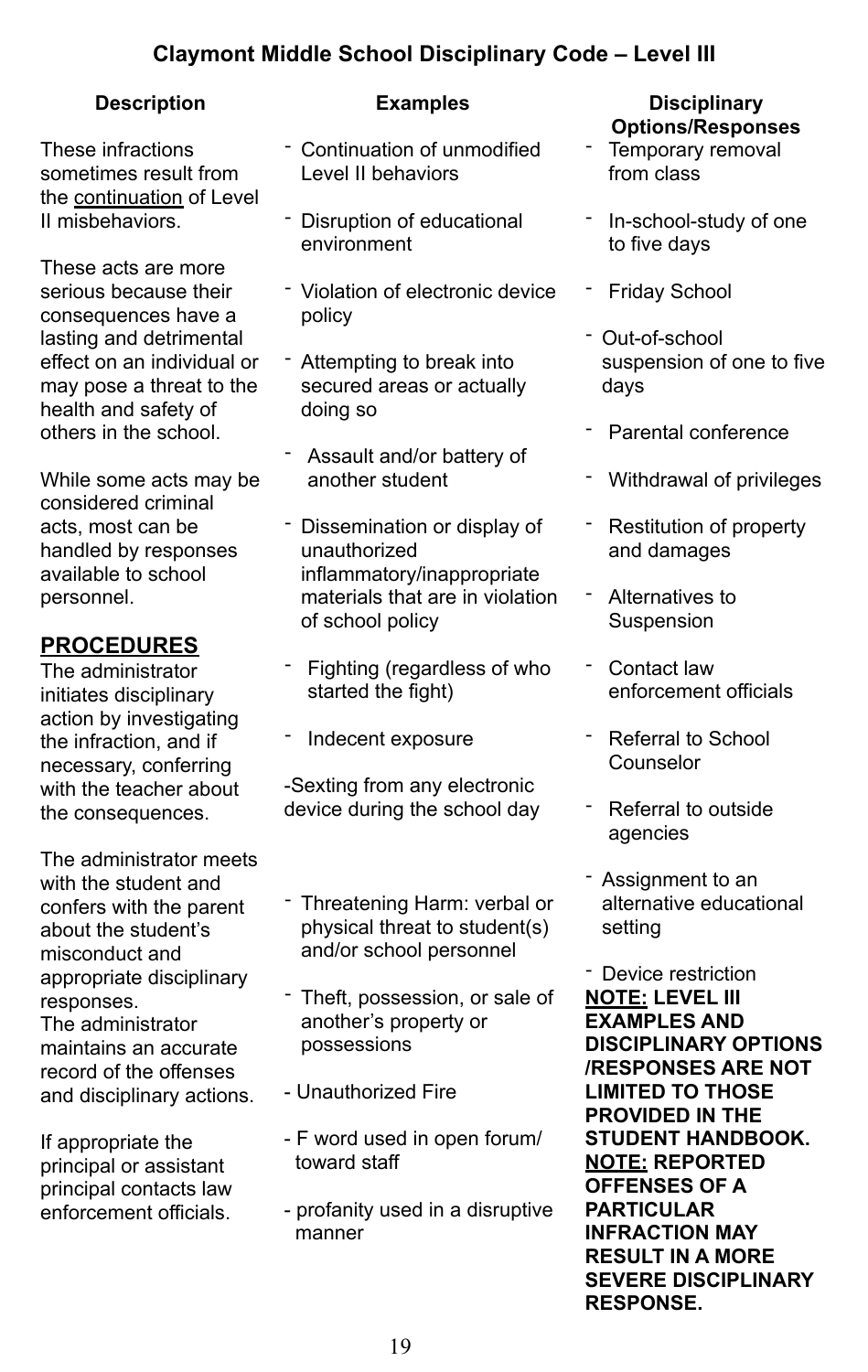## **Claymont Middle School Disciplinary Code – Level IV**

Disciplinary action under Level IV could result from continuation of lower level offenses.

Also included: acts resulting in violence to person(s) or property, which pose a direct threat to the safety and welfare of others in school.

These acts are criminal in nature, are so serious that they always require administrative action resulting in the immediate removal from the school.

The intervention of law enforcement authorities and/or action by the Superintendent may also be required.

#### **PROCEDURES**

The administrator verifies the offense, and if necessary, confers with the teacher involved before meeting with the student.

The student is immediately removed from school on an emergency basis and parents are notified.

Informal due process for suspension takes place during the time of the emergency removal.

In the event of expulsion, the student receives a due process hearing before the Superintendent.

- Continuation of Level III misbehaviors
- Disruption of educational environment
- ־ Violation of cell phone policy
- Assault and/or battery on school personnel
- Arson
- Bomb threat
- Engaging in conduct prohibited by the criminal code or ordinances of the State or community while on school grounds or at school activities
- Engaging in conduct so disruptive as to interfere with the orderly operation of school, or which creates a clear and present danger to the health and welfare of the school or community
- Harassment of school personnel
- Possession/use/furnishing/selling controlled substances (alcohol or drugs)
- Possession/use/transfer of dangerous weapons or explosives
- Setting off incendiary devices (firecrackers, smoke bombs, etc)
- Unwarranted pulling of a fire alarm
- Major vandalism on school property or personal property of school personnel
- Sexual and other forms of harassment

#### **Description Examples Disciplinary Options/Responses**

- Maximum ten days out-of-school suspension with an informal due process hearing
- Referral to appropriate law enforcement agencies
- Referral for psychological services
- Referral for alcohol/drug rehabilitation
- Restitution for damages or property
- **Emergency Removal**
- **Expulsion**

**NOTE: LEVEL IV EXAMPLES AND DISCIPLINARY RESPONSES ARE NOT LIMITED TO THOSE PROVIDED IN THE STUDENT HANDBOOK**

- **Any disciplinary infractions listed in levels I-IV can also result in the withdrawal of privileges from school-sponsored activities.**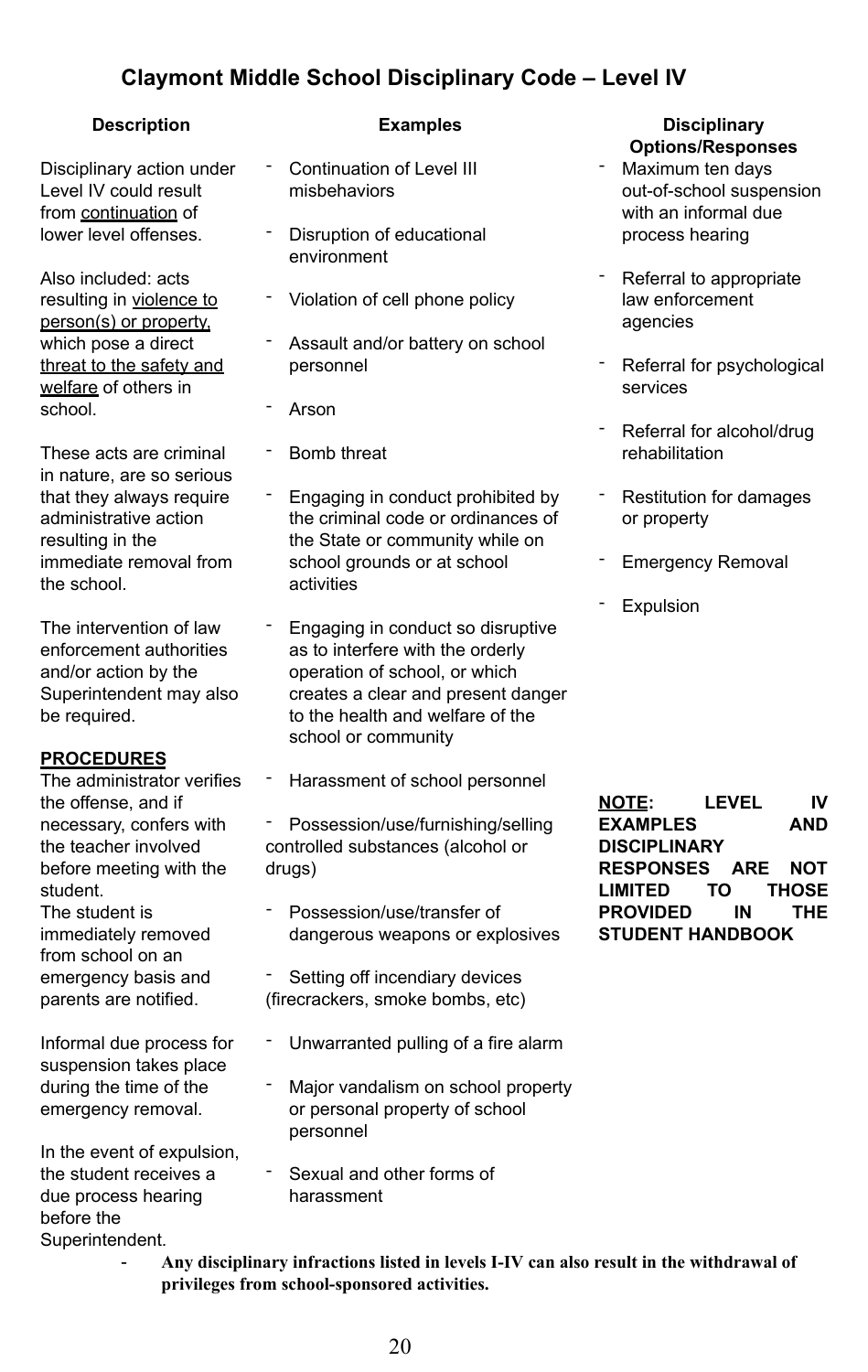## **CONTROLLED SUBSTANCE AND SUBSTANCE ABUSE**

No student shall use, exhibit the signs of being under the influence, sell, attempt to sell, possess, give, package, or deliver any prohibited substance while on the way to school, on school property or while involved in a school activity or function. **THE ODOR OF A PROHIBITED SUBSTANCE IS SUFFICIENT TO CONSTITUTE POSSESSION**.

For purposes of this policy, a prohibited substance is defined as:

- 1. All alcoholic beverages.
- 2. All dangerous controlled substances are designated and prohibited by the Ohio statute.
- 3. All chemicals that release toxic vapors (i.e. glue, gasoline, cleaning fluids, white out, etc.)
- 4. Any prescription or patent drug except those for which permission to use in school has been granted pursuant to Board policy.
- 5. Any drug that bears, or whose container or label bears a trademark, trade name, or other identifying mark used without authorization of the owner or rights to such trademark, trade name or identifying mark.
- 6. Any unmarked or unlabeled substance that is represented to be a controlled substance.
- 7. Any substance other than a controlled substance that a reasonable person would believe to be a controlled substance because of its similarity in shape, size, color, markings, labeling, packaging, distribution, or the price for which it is sold or offered for sale.
- 8. Any substance that is represented to be a controlled substance but is not a controlled substance or is a different controlled substance.
- 9. The use or possession of inhalants or of drug paraphernalia.
- 10. Rub/snuff/chewing tobacco/cigarettes/e-cigarettes/vapes/nicotine gum

### **DANGEROUS WEAPONS**

The Board of Education will not tolerate the possession of weapons or other devices designed to inflict bodily harm by anyone while on district property or at a school-related event.

This prohibition shall also encompass such actions as look-alike items, false fire alarms, bomb threats, or intentional calls to falsely cause a dangerous condition.

*ANY STUDENT WHO BRINGS A FIREARM ONTO SCHOOL PROPERTY SHALL BE EXPELLED FOR AT LEAST ONE (1) YEAR (365 DAYS) UNLESS THE SUPERINTENDENT REDUCES THE PUNISHMENT FOR REASONS JUSTIFIED BY THE PARTICULAR CIRCUMSTANCES OF THE INCIDENT*.

#### **HARASSMENT ISSUES**

The Board of Education recognizes that a student has a right to learn in an environment untainted by sexual or other forms of harassment or discrimination. Offensive conduct which has the purpose or effect of unreasonably interfering with learning performance or creating an intimidating, hostile, discriminatory, or offensive learning environment disrupts the educational process and impedes the legitimate pedagogical concerns of the District.

The harassment by a student of a staff member or fellow student of this District is forbidden. Any student who is found to have harassed a staff member or student will be subject to discipline in accordance with law and the Code of Conduct.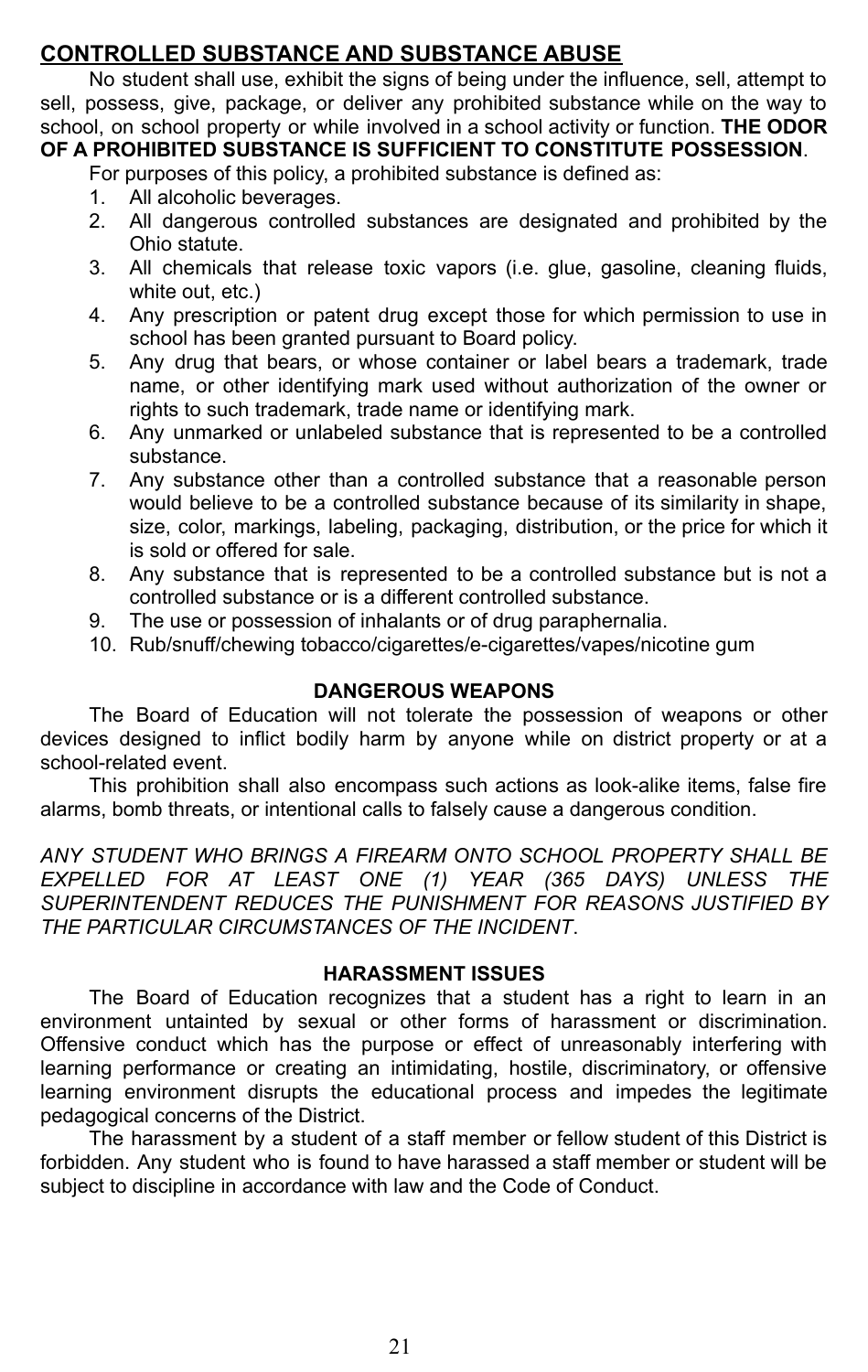#### **Definition of Harassment**

Harassment is "intentional written, verbal, or physical acts" exhibited by one student toward another, more than one time, if it both causes mental or physical harm and is "sufficiently severe, persistent, or pervasive that it creates an intimidating, threatening or abusive educational environment."

Conduct constituting harassment may take different forms, including, but not limited to the following.

#### Sexual Harassment

- A. Verbal: The making of written or oral sexual innuendos, suggestive comments, and jokes of a sexual nature, sexual propositions, or threats to a fellow student, staff member, or other person associated with the District
- B. Non-Verbal: Causing the placement of sexually suggestive objects, pictures, or graphic commentaries in the school environment or the making of sexually suggestive or insulting gestures, sounds, leering, whistling, and the like to a fellow student, staff member, or other person associated with the District.
- C. Physical Contact: Threatening or causing unwanted touching, contact, or attempts at same, including patting, pinching, pushing the body, or coerced sexual intercourse, with a fellow student, staff member, or other person associated with the District.

#### **Gender/Ethnic/Religious/Disability/Height/Weight Harassment**

- A. Verbal: Written or oral innuendoes, comments, jokes, insults, threats, or disparaging remarks concerning a person's gender, national origin, religious beliefs, etc. toward a fellow student, staff member, or other person associated with the District. It also includes conducting a "campaign of silence" toward a fellow student, staff member, or other person associated with the District by refusing to have any form of social interaction with the person.
- B. Non-Verbal: Placing objects, pictures, or graphic commentaries in the school environment or making insulting or threatening gestures toward a fellow student, staff member, or other person associated with the District.
- C. Physical: Any intimidating or disparaging action such as hitting, hissing, or spitting on a fellow student, staff member or other person associated with the district.

Any student who believes that he/she is the victim of any of the above actions or has observed such actions taken by another student, staff member, or other person associated with the District should make contact with a guidance counselor, assistant principal or building principal with whom the student would most likely be comfortable in discussing a matter of this kind.

Each report received by the principal shall be investigated in a timely and confidential manner.

### **SCHOOL DRESS AND GROOMING**

The appearance of any young person is the responsibility of that individual's parent/ guardian. A student's appearance is a source of pride not only to the individual, but to the family and school as well. It is recognized that a student's mode of dress reflects personal style and individual preference; however, inappropriate dress and appearance may distract or become a detriment to the educational process, and therefore, will not be tolerated.

Dress will be judged in regards to its potential disruption in the learning process, health, and well-being of the student, safety and moral content. If the student's appearance is considered by the principal, assistant principal, or the guidance counselor to be inappropriate he/she will be asked to alter it. **The interpretation and judgement relative to the student dress and grooming code rests solely with school officials**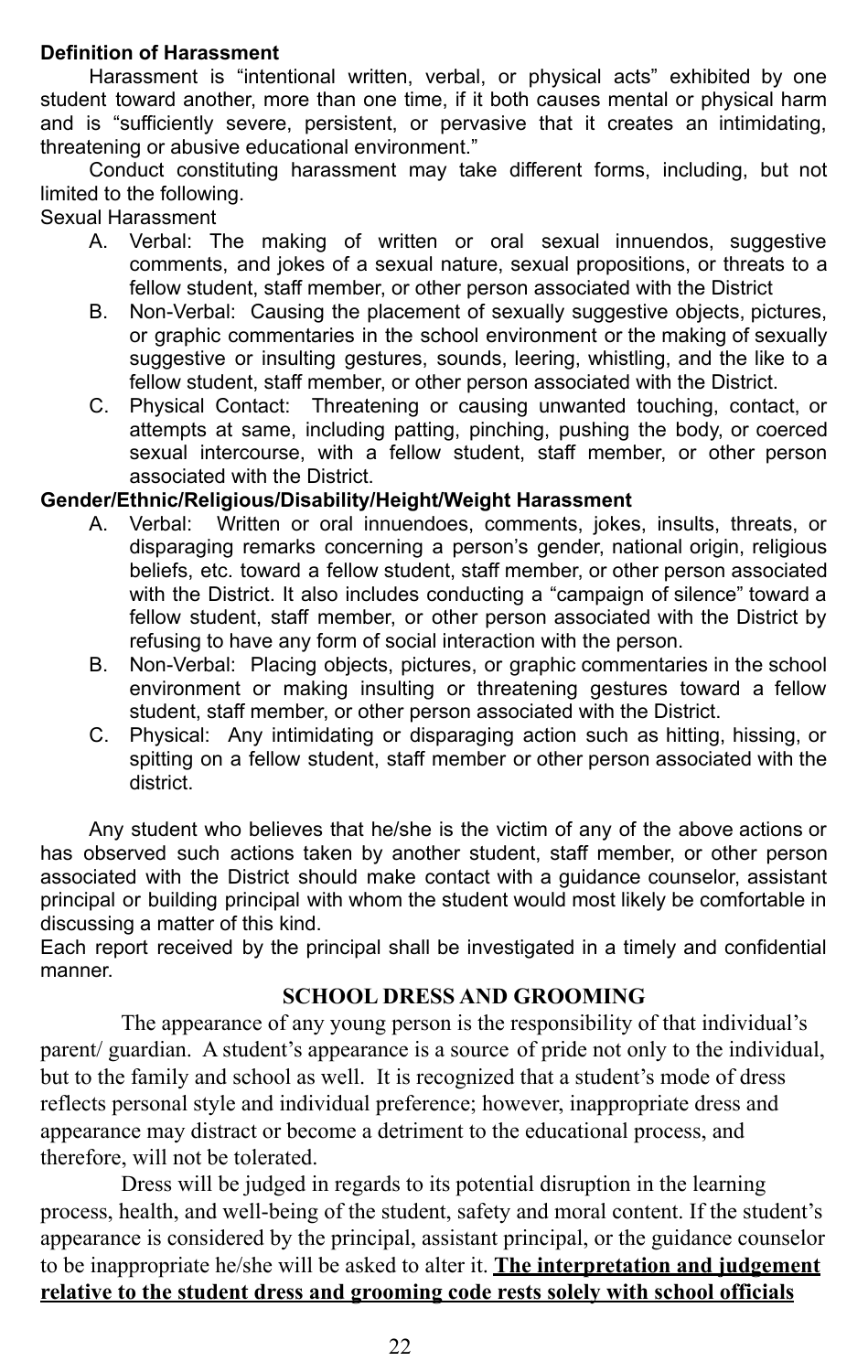**and is final.** The following dress items are NOT permitted to be worn in school and/or at school related events:

- 1. Clothing that is deemed too revealing
	- 2. Clothing that depicts:
		- a. Violent acts
		- b. Alcohol/alcohol usage
		- c. Tobacco/tobacco usage
		- d. Vulgar, obscene, or implied sexual content or sexual preference
		- e. Drugs/drug usage
		- f. Discrimination, prejudice, bigotry, hatred, cults, and/or gang affiliation
- 3. Hats, bandannas, sunglasses are not permitted to be worn during the school day.
- 4. All dresses, shorts, and skirts must be at least mid-thigh in length.
- 5. Jewelry with spikes or rivets, ear gauges, and nose rings
- 6. Book bags are not permitted to be carried in the hallways or taken to classonly cinch sack/drawstring bags.
- 7. Headphones are only allowed to be worn in class for assignments/classroom activities.

#### **ABSENTEEISM**

Absenteeism may be defined as the continued absence or repeated absences, over a period of time, by an individual or group of individuals.

It is important to note that we do not speak here of continued absence due to hospitalization or caused by extended physician care. It should be understood that

a student absent without an excusable reason, as defined in the attendance policy, will be held accountable by the administration and/or attendance officer and may face disciplinary action, either within the school or from juvenile authorities.

### **ATTENDANCE PROCEDURES**

Regular school attendance is extremely important to the student's educational experience. Poor attendance often results in poor schoolwork and poor attitude towards education. The law requires that students attend school every day school is in session. Daily classroom participation is crucial to the student's education and good grades. A student must be in attendance to participate in the classroom.

There will be times, however, when it is necessary for students to be absent from school. All student absences are classified as either Excused or Unexcused.

### **EXCUSED ABSENCE**

Excused absences are those authorized and permitted by the school. Make-up work, including tests, for excused absences will be arranged between the student and the teacher. *The student must take the initiative in the make- up procedure*. Except for extended illness, students will have one (1) day for each consecutive day's absence to complete the make-up work.

THE FOLLOWING ARE CLASSIFIED AS **EXCUSED ABSENCES**:

- 1. **PERSONAL ILLNESS** The school may require the certificate of a doctor if they deem it advisable.
- 2. **ILLNESS IN THE FAMILY.**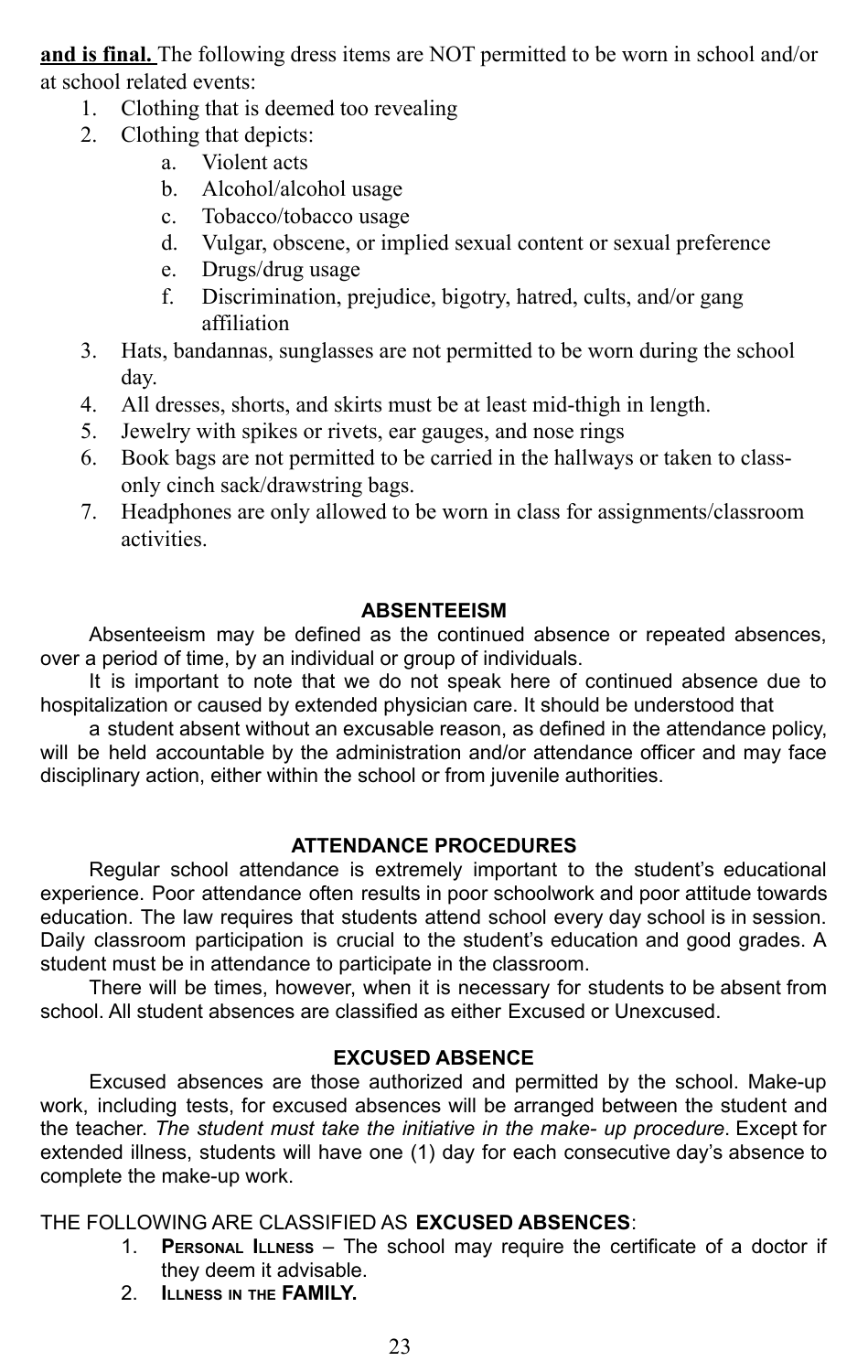- 3. **QUARANTINE OF THE HOME** The absence of a student from school under this condition is limited to the length of the quarantine as fixed by the proper health officials.
- 4. **DEATH OF <sup>A</sup> RELATIVE** The absence arising from this reasonable cause is limited to a period of three (3) days unless a reasonable cause may be shown by the applicant student for a longer absence.
- 5. **HOME WORK DUE TO ABSENCE OF PARENTS OR GUARDIANS** Any absence arising because of this condition shall not extend for a period longer than that for which the parents or guardians were absent from the home due to hardship. Extended absence will result in social workers being called into the home.
- 6. **OBSERVANCE OF RELIGIOUS HOLIDAYS**.
- 7. **ABSENCE DURING PART OF THE SCHOOL DAY FOR HEALTH REASONS** Because of the importance attached to good health, students who have appointments for health reasons shall be excused for that purpose, provided (A) the student has a statement to that effect from his/her parents or guardians, (B) the student brings to the attendance officer a signed statement from the doctor or dentist to the effect that he/she reported promptly for such service, and (C) the student reports back to school immediately after his/her appointment if school is still in session.
- 8. **ABSENCE DURING PART OF THE SCHOOL DAY FOR LEGAL REASONS** a student may be excused from school if his/her presence is required in a court of law. Parental documentation or documentation from the court is required.
- 9. **OTHERS AS DETERMINED BY AND WITH PRIOR APPROVAL OF <sup>A</sup> PRINCIPAL.**

#### **UNEXCUSED ABSENCES**

A student absence that does not fall under one of EXCUSED ABSENCES and/or when proper procedures are not followed is considered an UNEXCUSED ABSENCE.

Unexcused absences also carry the following penalties:

- A. Four (4) unexcused absences during the school year will result in one common lunch detention.
- B. Eight (8) unexcused absences during the school year will result in one day of ISS or one day of Friday School.

#### **TARDY**

Students at Claymont Middle School must report to their homerooms by 7:40 AM or they will be marked tardy. Students arriving after 7:55 AM are considered a "partial excused" or "partial unexcused" absence. If a student provides an excuse from the list of reasonable excuses, it is considered "partial excused".

#### **HABITUAL TRUANCY**

Any student who is absent from school without an acceptable excuse for five or more consecutive days(30 hours), seven or more days(42 hours) in one school month, or twelve or more school days(72 hours) in a school year.

**A student who meets this definition of habitually truant, will be assigned to an attendance intervention team and Job and Family Services will be notified.** The team will consist of at least two staff members and the child's parent/guardian. The team will develop a plan to get the student to school consistently/keep the student in school. If progress is not made after 60 calendar days, the district may file a complaint with the juvenile court.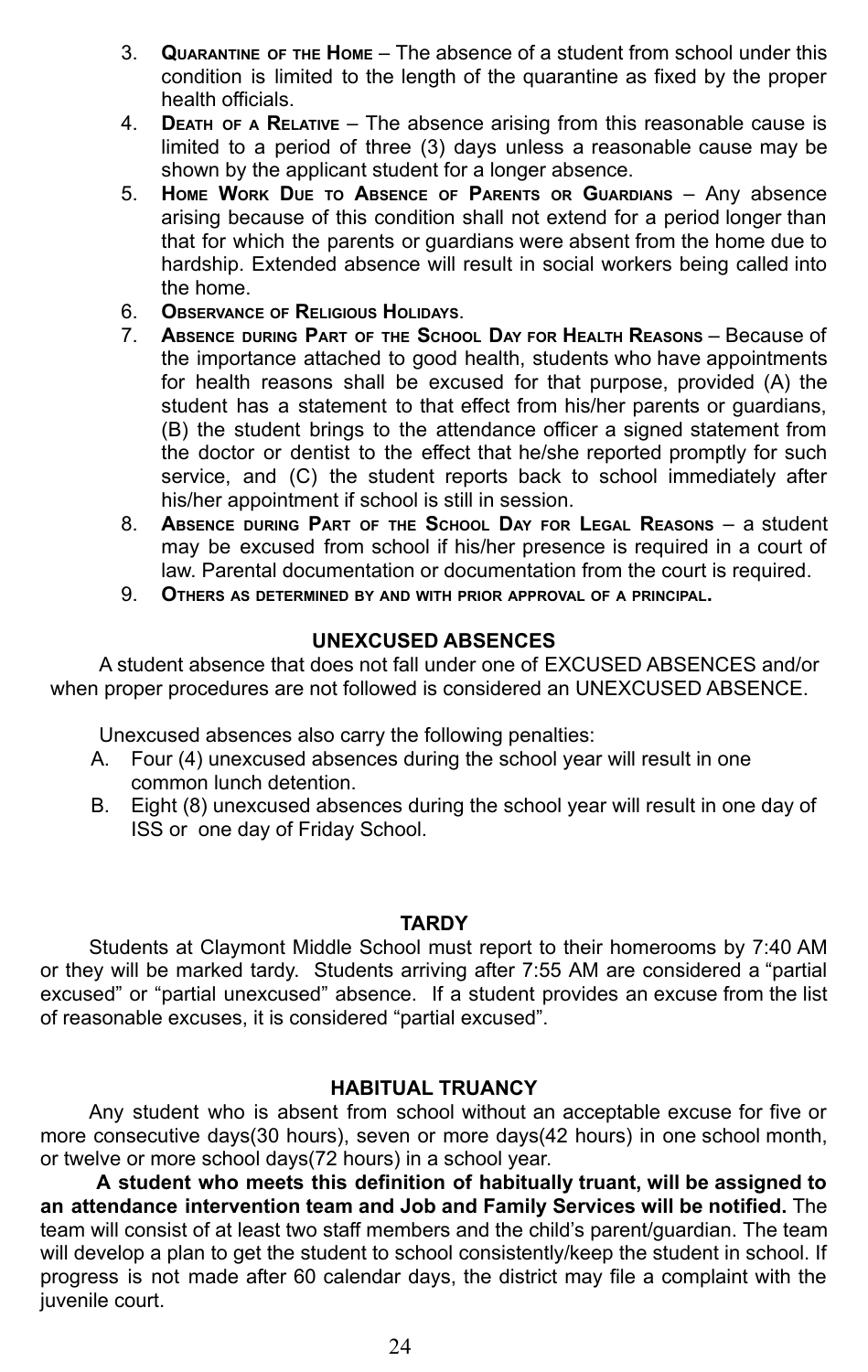\*\*Regular school attendance is important for each students' academic success. Excessive absences interfere with students' progress in mastering knowledge and skills necessary to graduate from high school.

### **EXCESSIVE ABSENCE/LOSS OF ACADEMIC CREDIT**

Any student who accumulates **fourteen days** of absence in a school year may receive no credit for that class. The fourteen days shall be calculated from missing one class or from all classes. Any absences due to school activities shall not count in the fourteen day total. Any student who receives no credit has the right to an appeal hearing with the Attendance Officer, Assistant Principal, and Principal.

### **PROCEDURE FOR EXCUSE OF ABSENCE/TARDY**

If a student must be absent, the parent/guardian is asked to telephone the school by 8:30 AM at (740) 922-5241 on the day of the absence. The student, upon his/her return to school, must present a written excuse for the absence. The excuse must contain the following:

- 1. **The date of the absence**
- 2. **The specific reason for the absence from the list of excusable reasons**
- 3. **Signature of parent or guardian.**

This excuse must be presented to the attendance officer before school on the day the student returns. Upon the beginning of school on the **5TH** day of his/her return, without an excuse being presented to the office, the absence will be **UNEXCUSED.**

For an absence to be excused for a medical reason, a note from the doctor, dentist, etc. must be presented to the attendance officer upon the student's return to school. Upon the beginning of the **5TH** school day after the student returns to school, without the medical excuse being presented, the absence will no longer qualify to be excused for medical reasons. If a student followed proper procedure and timelines and has a note from the parent/guardian on file with the office, the absence will still be excused, but will count into the seven/twenty-one day limit.

**Claymont City School Policy requires a doctor's excuse upon the 7 th day of absence in a semester or upon the 10th day of absence in a school year. Students not turning in a doctor's excuse upon the 7 th day or more in a semester or upon the 10th day or more in the school year will be given an unexcused absence.**

### **Technology Violations**

#### **Chromebooks are used throughout the school day. Students must remember that they are for school purposes ONLY. If a student does not use their Chromebooks appropriately, the following disciplinary actions will occur:**

**1st Offense**: Documented warning.

**2nd Offense**: A common detention will be assigned.

**3rd Offense**: Two common lunch detentions will be assigned.

**4th Offense**: One day of Friday School will be assigned.(Chromebook Restriction will be considered at this time)

**5th Offense**: One day of ISS will be assigned.

### **(Offenses accumulate per semester)**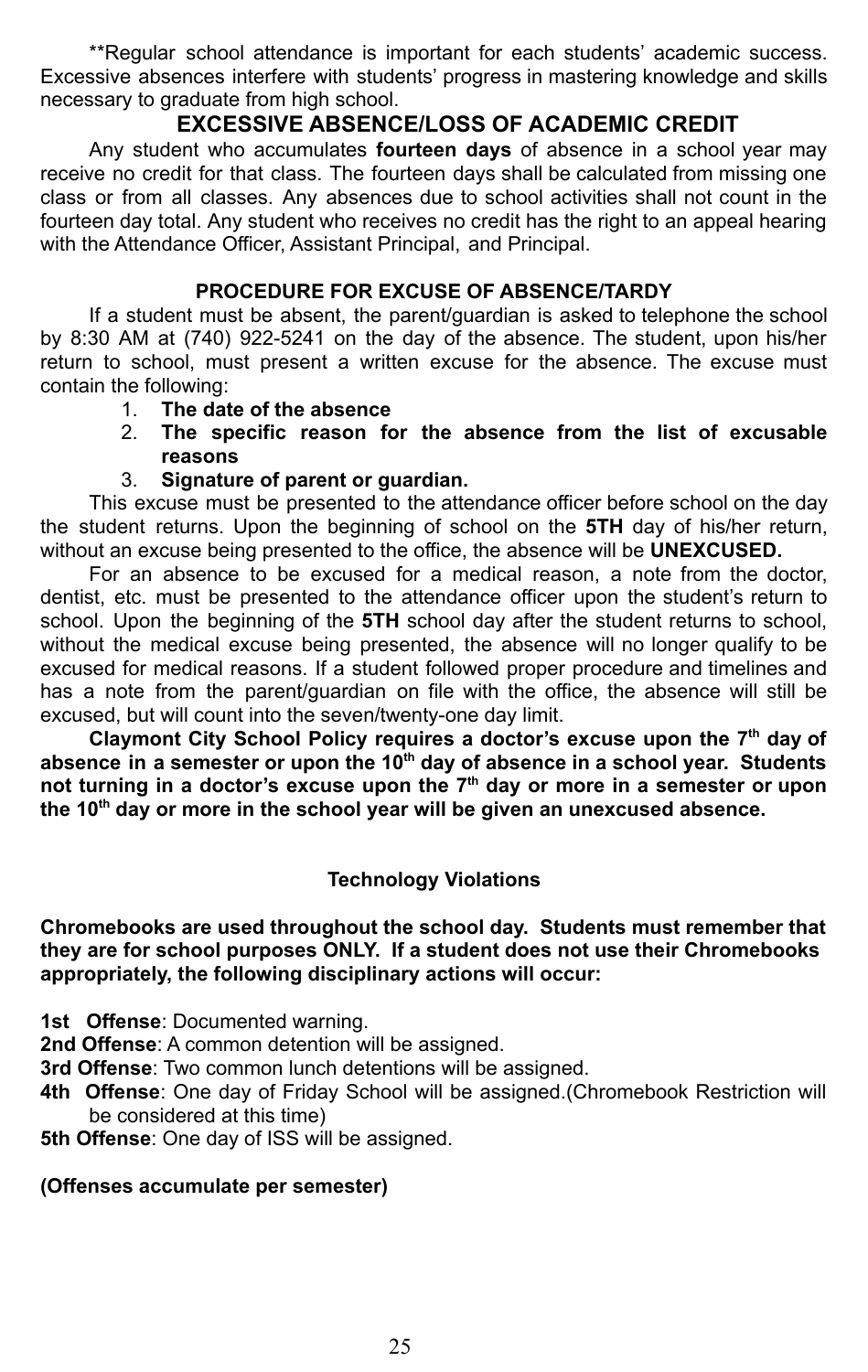

**Claymont City Schools Technology,**

**Computer Network and Internet User Acceptable Use Policy (AUP)**

[https://www.claymontschools.org/district/technology/documents/A](https://www.claymontschools.org/district/technology/documents/AcceptableUsePolicy2122.pdf) [cceptableUsePolicy2122.pdf](https://www.claymontschools.org/district/technology/documents/AcceptableUsePolicy2122.pdf)